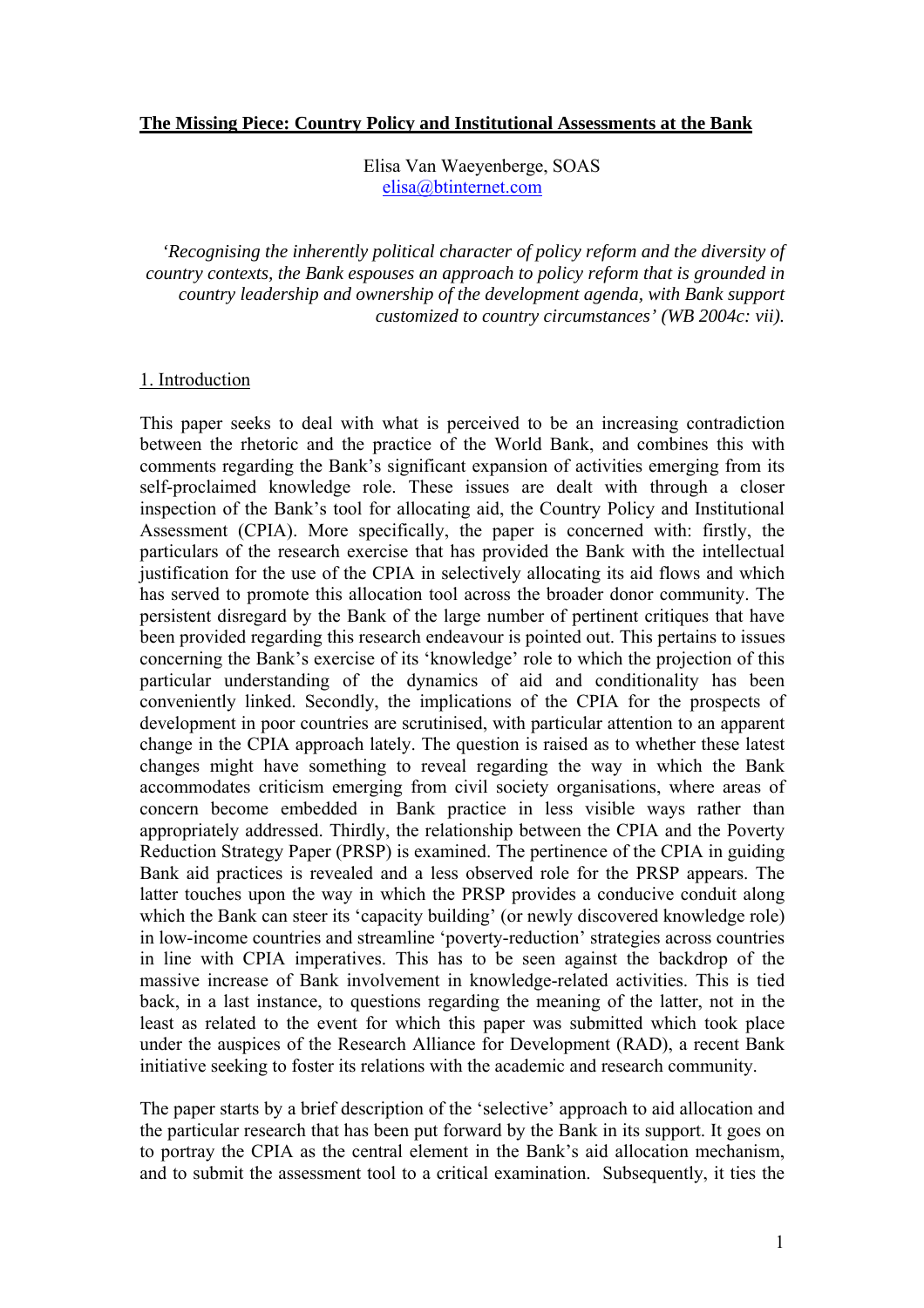CPIA back to the Bank's most visible recent initiative to regulate the relationship of the donor community with aid receiving economies, the PRSP. This, finally, allows to tease out the significance of the Bank's knowledge emphasis.

## 2. Selectivity: a new aid paradigm

 $\overline{a}$ 

After more than fifteen years of experience with adjustment lending and much debate inside and outside the Bank, a consensus had emerged within the institution, evident in its 1994 report on Africa (WB 1994a), that adjustment had promoted 'sound' policies, but had not necessarily produced very strong results in terms of growth or poverty reduction. As the Bank understood it, implementation problems had caused inadequate economic performance, and local 'ownership' of its reform programme became a perceived precondition for the economic success of assistance packages. Following this, the ambition to exercise greater selectivity in the allocation of aid flows gained currency. Instead of imposing conditions to be achieved in response to the receipt of loans, loans were to become conditional on what had been achieved beforehand. Under such 'performance-based' allocations of aid, the conditionality accompanying the aid flow would no longer reflect the flow of reforms, but the state of the policy and institutional environment as 'policy-level conditionality' replaced 'policy-change conditionality'.

The selectivity discourse became increasingly formalised in the late 1990s, abetted by the appearance of a set of analytical and empirical arguments. These came to constitute a 'new aid paradigm', which was heavily promoted by the Bank, and through which the Bank sought to encourage other agencies to emphasise prior actions rather than future policy promises when allocating aid flows. The idea of making loans conditional on what was already achieved in terms of policy/institutional reform combined with an emphasis on a more advisory role for the Bank. The two dimensions of aid, its 'finance' and 'skills', became conceptually unbundled as it was argued, most famously in the Bank's flagship report *Assessing Aid* (WB 1998a), that those countries that lacked a 'supportive' environment for aid effectiveness should be endowed with aid skills rather than aid money. Such an understanding of the purpose of aid drew additional inspiration from the Bank's increasingly formal emphasis on its pedagogical role, emblematic in the 'Knowledge Bank' declarations.

The Bank's new aid paradigm has been reiterated and consolidated since *Assessing Aid* and, with intense dissemination efforts, it has become widely accepted across the broader donor community.<sup>1</sup> 'Good' economic management now matters more to developing countries than foreign financial aid, with policy/institutional rather than financing gaps holding economies back. Aid finance affects an economy positively, only after countries have made 'substantial' progress in reforming their policies and

 $<sup>1</sup>$  The most famous example is the US Millennium Challenge Account (MCA). The MCA seeks to</sup> channel \$5billion per year (on top of the existing US aid budget) to developing countries that demonstrate a strong commitment to 'good governance' (encompassing civil liberties, political rights, combating corruption, voice and accountability, the rule of law, and government effectiveness), that invest in health and education, as well as that have more open markets, and economic policies that foster enterprise and entrepreneurship. For a critical deconstruction of the MCA, see Soederberg (2004b). On how selectivity has spread across the rest of the donor world, see Dollar and Levin (2004); Dyer et al. (2003, p. 11); Rogerson et al. (2004, pp. 10-14); Jones et al. (2005, pp. 18-20); McGillivray (2005); IDA (2002a); Hout (2002, 2004).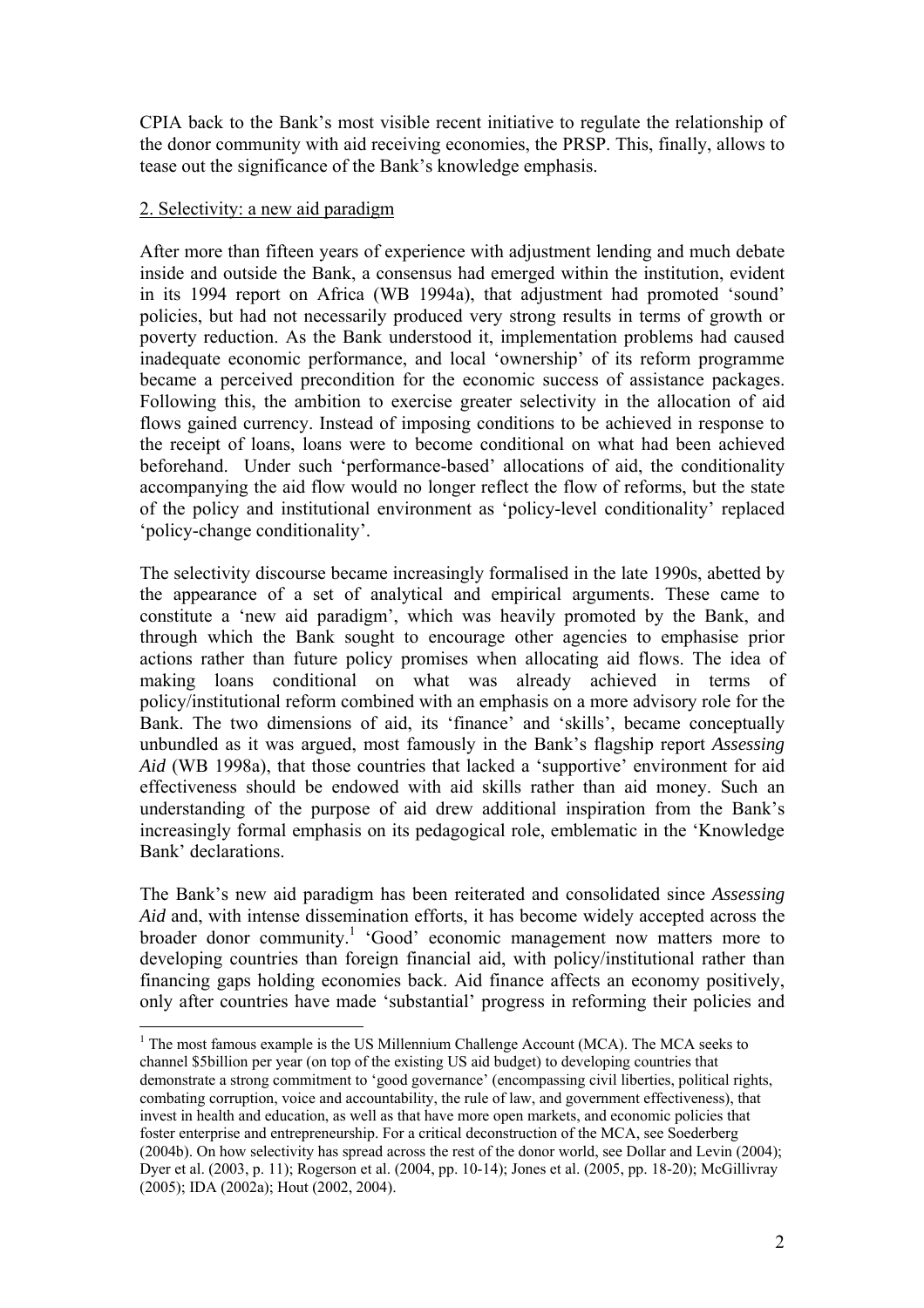institutions. As a consequence, 'successful' aid in 'difficult' environments typically involves 'intensive staff input' and small disbursements of finance. The paradigm of selectivity implies that the key to the effectiveness of aid lies entirely and solely with the recipient, to the further neglect of the structural relations within which donor and recipient interact and of the broader non-aid features that determine that environment.

A paper by Burnside and Dollar (2000a) was central in providing analytical foundations to the new paradigm, with the Bank policy report *Assessing Aid: What Works, What Doesn't and Why* (WB 1998a) built around its core premise of conditional aid effectiveness. In a nutshell: aid only affects the growth rate positively if a certain set of policies/institutions are characteristic of a country, aid does not affect the policy environment and, hence, aid should be (re-)allocated towards those countries characterised by a 'good' policy/institutional environment. Such 'good' policy/institutional environments broadly reflect the Country Policy and Institutional Assessment (CPIA) ratings, or more narrowly focus on the 'core' macroeconomic policy stances of budget surplus, low inflation and trade openness.

Collier and Dollar (1999, 2001, 2002) extended the core Burnside-Dollar results that aid has no impact on growth except in a 'good' policy environment and that aid does not affect policy reform, into a prescriptive model of what are 'poverty-efficient' inter-recipient aid allocations.<sup>2</sup> It is argued that, traditionally, aid has been used to induce policy reform and, as a result, has been targeted on 'weak' policy and institutional environments. Increasing poverty reduction efforts then does not necessarily require an increase in aid, but, more importantly, a change in the existing allocation of aid towards those countries that are characterised by good policy.

The research supporting the Bank-promoted aid paradigm has been heralded as reflecting the 'economies of scope' that purportedly characterise the Bank's knowledge advantage (Squire 2000, p. 118). It has been described as 'comprehensive', drawing on various research skills present at the WB, 'bridging' gaps between economics and the non-economic social sciences, and so on and so forth:

macroeconomists, public finance analysts and poverty experts worked together on different aspects of the impact of aid, and these analyses were then brought together to construct an integrated view of what works, what does not and why.

Furthermore, recent alleged improvements in the growth performance of aid have been explicitly attributed to these specific research efforts. The following rather lengthy quote by Dollar (2001, p. 1044) graphically illustrates this (as well as testifies to the pompousness of the researcher in question):

It is always difficult to measure the impact of research. The fact that aid allocation has improved dramatically during the 1990s can be attributed to a number of factors, such as the end of the Cold War and the reform of aid agencies. But surely research results indicating how to make aid more effective played some role as well … The first version of 'Aid, policies and growth' was

<sup>&</sup>lt;sup>2</sup> The three papers, Collier and Dollar (1999, 2001, 2002), convey the same argument, but, respectively, sought to remedy technical mistakes that cropped up in each preceding version. For a good account see Beynon (2001).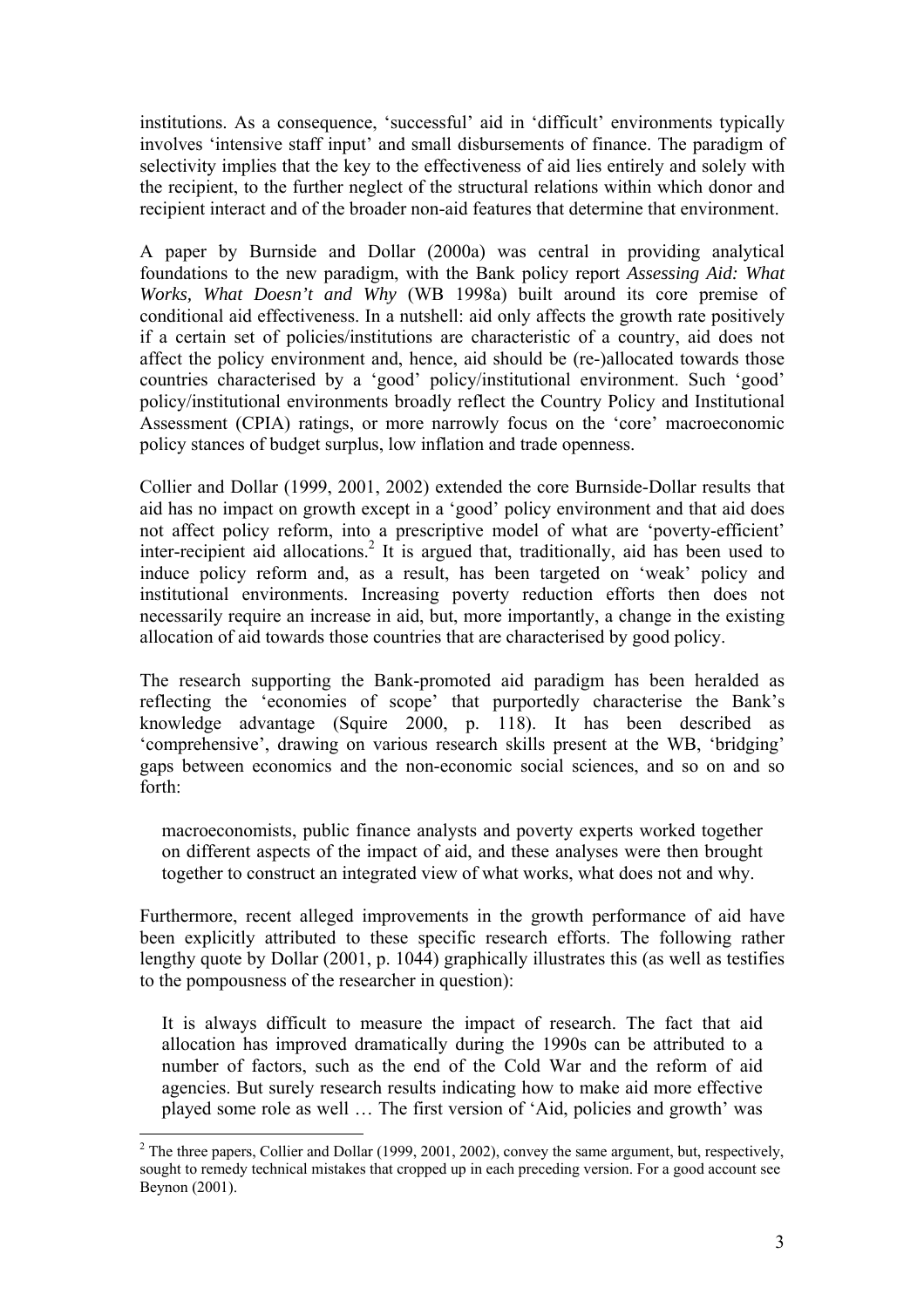circulated in 1996; this paper showed that aid in fact did affect growth, but that its impact depended on the quality of policies. Many of the changes in the second half of the 1990s have been consistent with the argumentation developed in aid effectiveness research. Suppose we attribute to research one percent of the credit for improved aid allocation … The efficiency of aid improved by 200 percent over the decade, so we are basically ascribing to research a 2 percent improvement in the efficiency of aid. Was the money spent on research a good investment? Starting from the 1990 level of efficiency, a one-time 2 percent improvement in the efficiency of aid would lift an additional 120,000 people out of poverty in the first year. The WB spent about \$1 million on all of its aid effectiveness research, including the publication of Assessing Aid and worldwide dissemination. The efficiency of ODA in 1990 was about 100 people lifted out of poverty per million dollars. Thus, the return on research in the first year was 120,000 percent of the return on the typical aid dollar of 1990. And of course one of the special features of knowledge creation is that it can be used year after year with no additional knowledge generation costs. So, the productivity of research would actually be many times the rough estimate produced above.

Yet, it has been documented elaborately in the literature, how the 'knowledge' principle in the context of aid is supported, ironically, by a remarkably poor research and knowledge exercise itself, which, firstly, draws on mainstream economic literatures in unsatisfactory and markedly ad hoc ways; secondly, dramatically fails to live up to basic standards of econometric practice and fails to sustain its own conclusions once sample, definition of variables, or controls are altered; and thirdly, in no manner exploits the oft-cited Bank advantage in terms of access to detailed country-specific information being characterised by a particularly deficient rendering of the empirical realities of aid.<sup>3</sup>

The research is nevertheless typical of the Bank, particularly in its excessive insularity, its self-referential character and its failure to engage with criticism, even when such criticism is presented in frameworks readily understandable by Bank researchers (see Sindzingre 2004a; Ranis 1997, 2003). Morrissey (2000, p. 373) observes:

Assessing Aid does not adequately take stock of what is known and what is not known about the macroeconomic impacts of aid. Important elements of what was and is known … are not mentioned. Sometimes this results in a tendency to reinvent the wheel … but other times the tendency is to misrepresent the evidence, as in whether aid effectiveness is conditional on good policy. It is right that the Bank should contribute to the debate. If it is to do so, it is only reasonable to expect that its researchers keep abreast of what is being done outside Washington, and perhaps most saliently, outside of the US.

Furthermore, the research has been widely disseminated, with the strong involvement of the Bank's External Affairs department (as alluded to in Dollar's own quote), and David Dollar himself is reported to have become a standard for judging the stature of other economists at the Bank's research department (see Wade 2004, p. 585). This

<sup>&</sup>lt;sup>3</sup> See again Beynon (2001) for a comprehensive overview.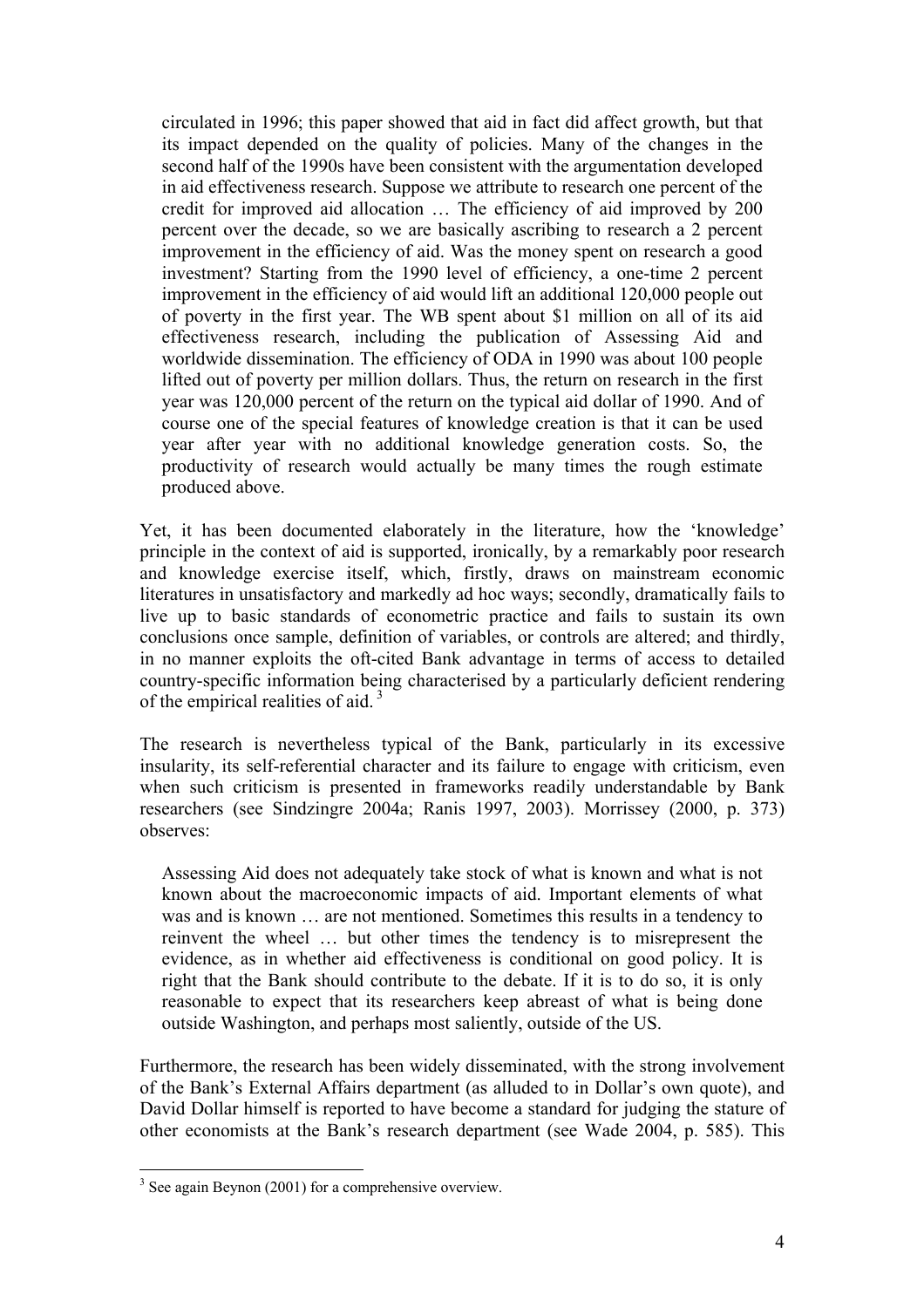draws attention to the importance of the Bank's External Affairs department, currently with an annual budget of over US\$30 million, in disseminating particular research results – regardless of their scholarly quality (see also Broad 2006). This is in addition to a whole range of mechanisms the Bank has developed to promote its own understanding of aid and development across the broader development community, an issue we return to below.

## 3. Introducing CPIA

The core of the Bank's performance-based allocation system is the annual Country Policy and Institutional Assessment (CPIA). This involves the attribution of a score on a scale from 1 to 6 for sixteen criteria, which necessarily carry the Bank's judgement on which policy and institutional environment is best suited to development. The average of these (the 'CPIA score') feeds into a resource-allocation formula that is sixteen times more sensitive to changes in policy/institutional variables than to changes in income per capita as a proxy for poverty. The CPIA equally provides the cornerstone of the IFI's debt sustainability framework, which determines the grant eligibility of a country.

A formal link between annual staff assessments of the performance of IDA-eligible borrowers and IDA lending allocations was initiated at the Bank in 1977. Originally called Country Performance Ratings (CPR), the assessment exercise acquired the name Country Policy and Institutional Assessment (CPIA) with the 1998 redesign to emphasise that it was the policy and institutional environment that was being assessed, not economic outcomes. The definition of the criteria, their relative importance, the rating and disclosure procedures have undergone important changes over the years. Significantly, during the 1980s, the emphasis moved from an initial concern with *both* policy inputs and economic performance indicators (growth and savings rates), to a predominant concern with policy inputs and, by the early 1990s, an *exclusive* emphasis on policy inputs prevailed. More recently, the Bank has been seeking to find a different profile for its ratings. Since 2000, in particular, with the first moves towards disclosure, we can discern how, on the one hand, the Bank has been seeking to actively promote its performance-based allocation system (based on the CPIA ratings) across the rest of the donor community (CPIA acquiring an 'advocacy role'), and how, on the other, the purpose of the ratings has been broadened to now increasingly fulfil an 'analytical' role.

# 3.1 From policy outputs to policy inputs

In the early 1980s, four criteria were cited in the following order of priority as affecting IDA's resource allocation: first, national poverty as measured through income per capita; second, creditworthiness; third, economic performance to be assessed in terms of macro indicators including growth and savings rates but also in terms of the quality of "administration and economic management" together with "the speed and direction of change"; fourth, project readiness. Kapur et al. (1997, p.1152) specifically note that there was not yet any specific reference to market-oriented policy reform.

Guidelines on the allocation of lending among IDA-eligible countries issued in 1989 were characterised by a shift in emphasis towards greater consideration of policy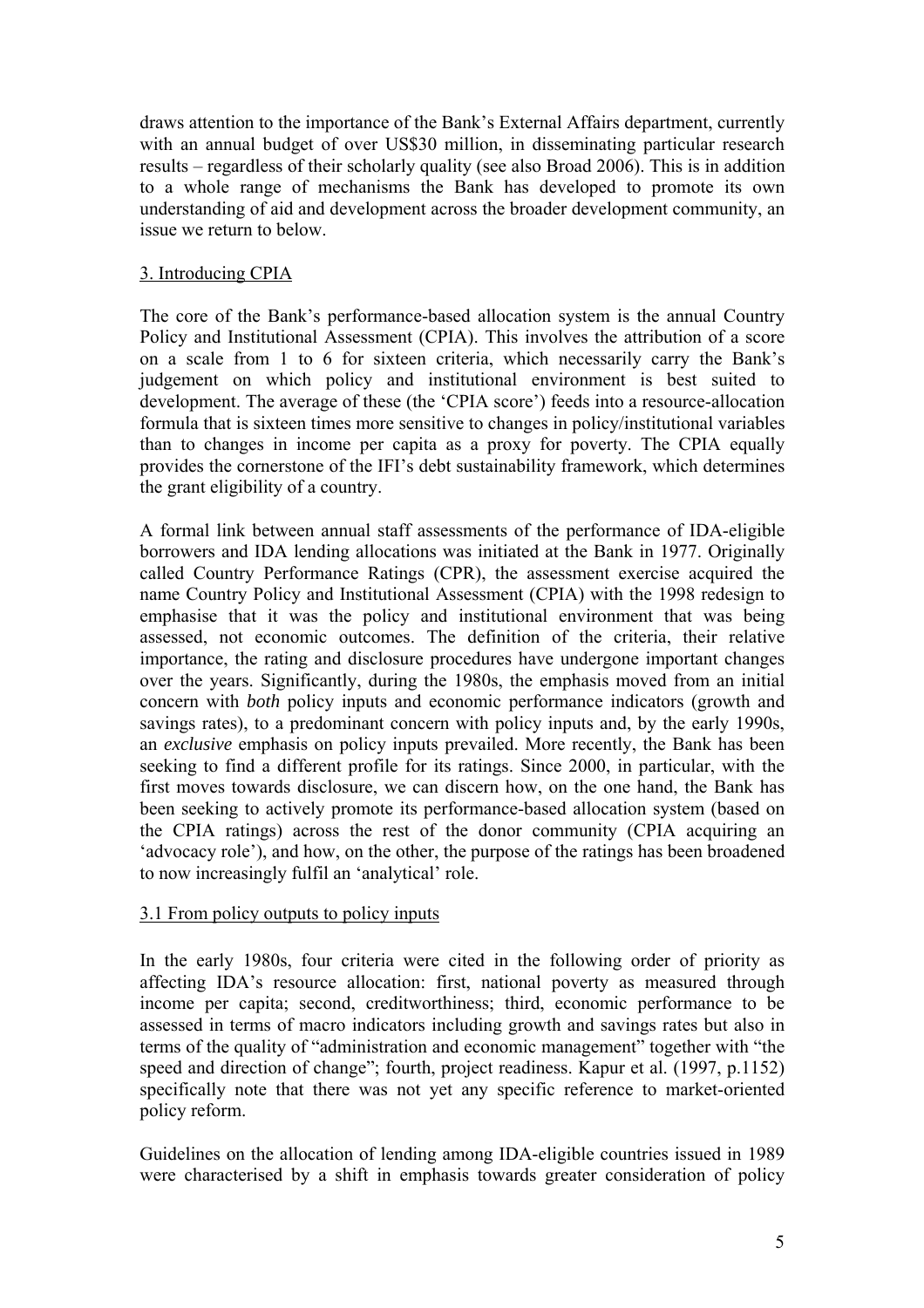performance. Kapur et al. (1997, p. 1153) report how Bank staff were instructed to rate a country's performance in each of three policy categories: short-run economic management (mainly of demand); long-run economic management (mainly supplyside restructuring); and the country's poverty-alleviation record as characterised by its delivery of social services, together with reforms removing 'distortions' from labour markets and from rural-urban terms of trade.<sup>4</sup>

As a result, the 1991 CPIA exercise had three component clusters (the country's short-term economic management, long-term economic management, and poverty alleviation policies), and the instructions to staff explicitly stressed the need to assess policies rather than outcomes, as quoted in WB (2001i, p. 5):

The objective is to get an assessment of how well countries are implementing good policies. Accordingly, we are de-emphasising recent performance in such indicators as real growth in output, exports, etc. Nevertheless, output indicators should be used judgmentally to assess whether policies are actually being implemented … In assessing country performance, we are not interested in ascertaining whether a government is 'to blame' for a poor policy framework. There may sometimes be good reasons why a government is unable to address certain policy issues effectively, notwithstanding its best efforts. However, it is the actual policy framework that is to be assessed and not the intent or the effort of the government … Since the focus is on policies actually in place, no account is to be taken of anticipated future policy reforms until they have been made effective. The platforms of incoming governments or recently published development plans are not deemed relevant to country performance until acted upon.

Subsequently, and after a set of additional procedural changes,<sup>5</sup> the 1998 redesign played a particular role. It set out to reconfigure the CPIA to provide an agreed set of Bank-wide criteria for promoting growth and poverty reduction and explicitly sought to reflect the findings of the Bank's central report *Assessing Aid*. Furthermore, it was decided that the CPIA ratings for IDA-eligible countries were to be discussed with each country's authorities and the quintile-based rating results for the CPIA, its four clusters, and the ICP rating were to be posted on the external Bank website. In addition, the potential conflict observed in the Bank's own internal evaluation of its performance-based allocation system between the Country Assistance Strategy (CAS), the Bank's strategic plan for a country which sets lending rates and defines triggers for raising or lowering lending amounts, and the annual performance-based allocation system, which rations funds on the basis of CPIA scores, was addressed through instructions to staff that CAS triggers were to be mindful of the key weaknesses in the CPIA (WB 2001i, p. 45). More specifically, Bank staff were

<sup>4</sup> 'Entitlements' of course, were not guarantees, and Kapur, *et al*. (1997) observe how the Bank mainly approximated the indicated norms in its ongoing operations. They add that nations at the extremes of the population-size range of IDA-eligible countries were treated as exceptions to the allocation norms and the 1989 guidelines established a normative allocation of 45 percent for SSA, p. 1155.

<sup>&</sup>lt;sup>5</sup> For a detailed account of the changes in procedures around PBA and CPIA, see (WB 2001i). It should also be noted that while until then the Bank's performance ratings and allocation procedures had mainly been the preserve of Bank staff, from the late 1980s onwards, IDA donors increasingly started to interfere in the rating procedure and peg their own concerns onto the existing order of performancebased allocation. These included the environment, governance, gender, the role of the private sector, public sector management and military expenditures.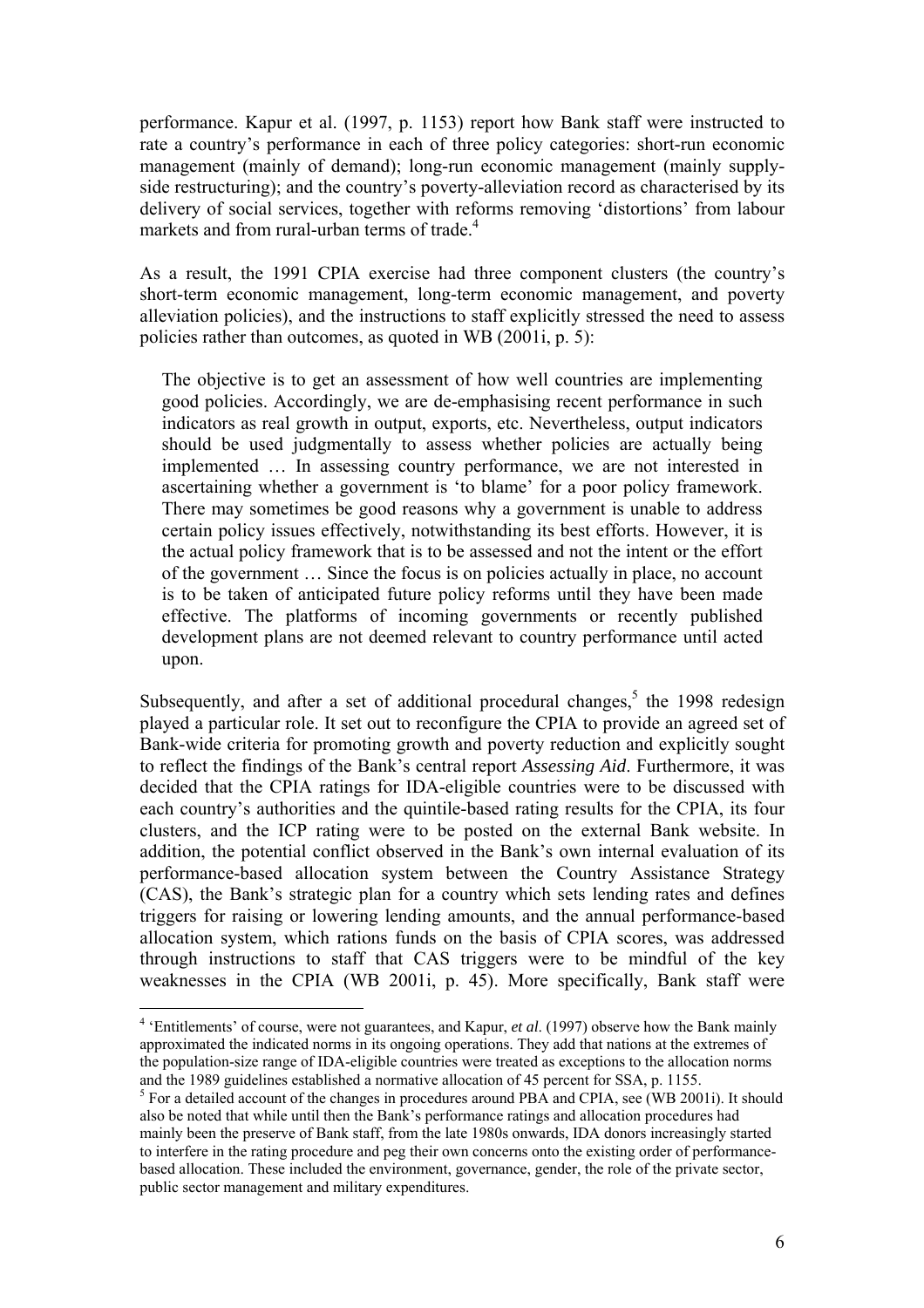explicitly instructed that the size of the high case envelope of the CAS was to be guided by the implied potential improvement in the CPIA, IDA (2001c, p. 9):

Experience shows that within the three-year CAS period it is difficult for a country to improve its overall rating by more than 15%. Thus one would not expect the high case scenario to exceed the base case by more than about 30%.

In 2004, an external panel set up to review the CPIA methodology concluded that the CPIA criteria focused on the right set of issues and produced robust results (IDA 2004d). The Panel broadly supported the CPIA practice of rating *implemented* rather than *intended* policy actions, and it strongly favoured disclosure of the ratings for IDA-eligible countries. It did, however, point to unnecessary overlap in some of the criteria and outlined steps to address some methodological and process issues. Revising the CPIA methodology to reflect the Panel's recommendations, some criteria were deleted and others were combined and streamlined. The core remained the same.

As a result, the 2004 CPIA consists of 16 criteria, rated on a scale of 1 to 6, and compiled together in four clusters with equal weights. Specific instructions are given for each rating level of each criterion.<sup>6</sup> Under 'economic management' is located macroeconomic management, fiscal and debt policy. As 'structural policies' appear trade, financial sector, and business regulatory environment. Under 'policies for social inclusion/equity' we find: gender equality; equity of public resource use; building human resources; social protection and labour; and, policies and institutions for environmental sustainability. And, finally, the categories constituting 'public sector management and institutions' are: property rights and rule-based governance; quality of budgetary and financial management; efficiency of revenue mobilisation; quality of public administration; and, transparency, accountability and corruption in the public sector (WB 2004g).<sup>7</sup> Each category also includes suggested ('objective') indicators to assist country teams in determining country scores ('guideposts').

Beginning with the results of the 2005 exercise, the numerical scores for all the CPIA criteria, as well as the overall score, are disclosed for IDA-eligible countries.<sup>8</sup> This disclosure, however, does not apply to the write-ups that provide the rationale for the ratings, although Bank staff can continue to share these with the respective country's authorities.

### 3.2 CPIA and the allocation of IDA flows

 $\overline{a}$ 

The CPIA constitutes the core of the Bank's system to allocate aid flows selectively, but is not its only determinant. Two additional steps are included. First, to capture the dimension of quality of development project and programme management, the Bank's

 $6$  Up until the 2000 questionnaire, only the ratings '2' and '5' comprised rating guidance to staff. This changed with the 2001 questionnaire, and since then the narrative guidelines to staff have become increasingly elaborate.

<sup>&</sup>lt;sup>7</sup> Note that the first two clusters 'economic management' and 'structural policies' consist of three criteria each, while the other two clusters, 'policies for social inclusion' and 'public sector management and institutions', each include five criteria. As a result, the individual economic parameters are in effect attributed a larger weight than the criteria in the two other clusters.

<sup>&</sup>lt;sup>8</sup> The new disclosure policy does not affect the IBRD countries.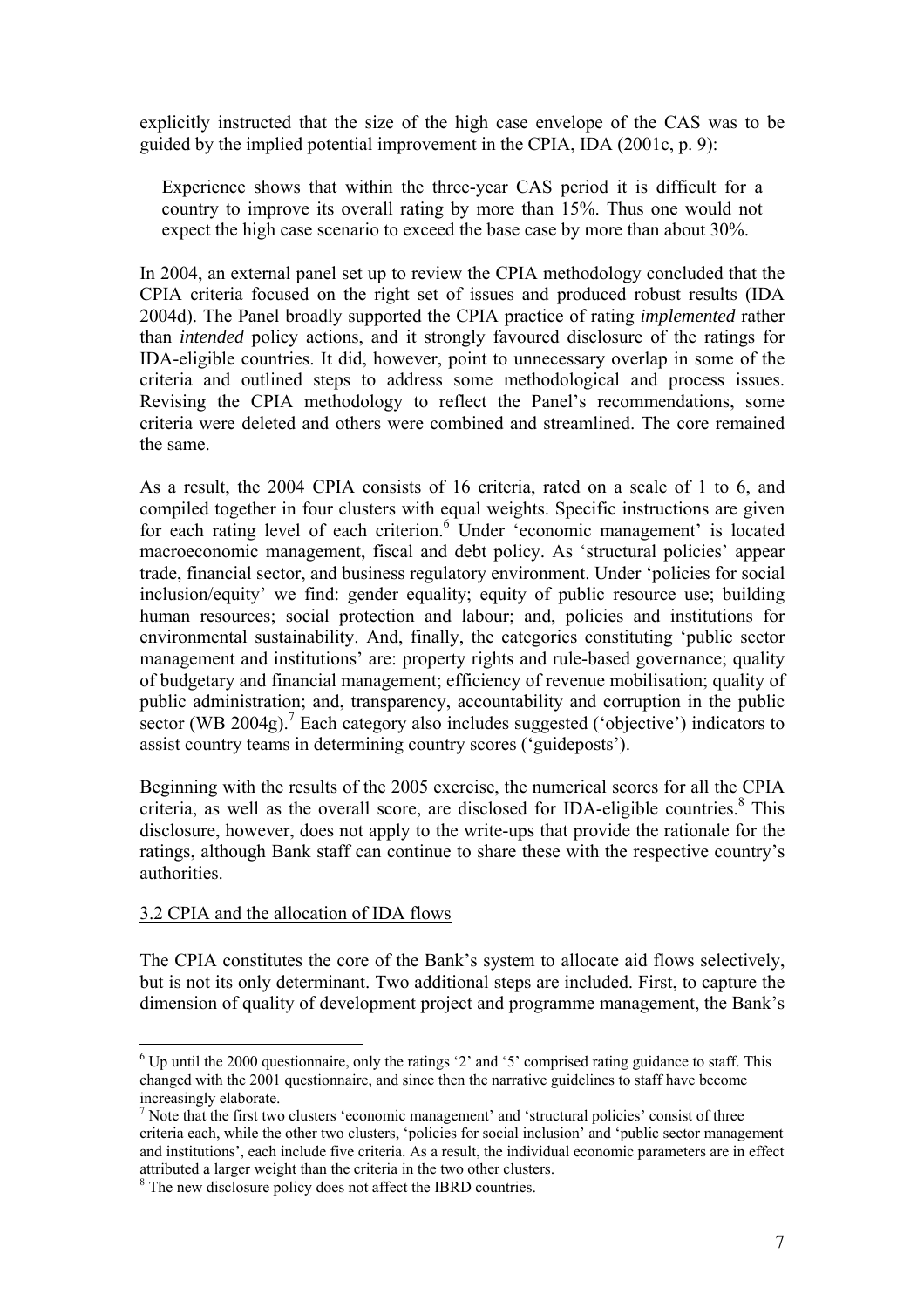Annual Report on Portfolio Performance (ARPP) is used to determine a score for each country's implementation performance. A weighted average is then calculated of the CPIA (80%) and the ARPP rating (20%). Second, the latter result is multiplied by a "governance factor" to produce the country's IDA Performance Rating (PR). According to the latest formula, the governance factor is derived from the country's average rating for six governance criteria that are part of the performance-based allocation (PBA) system.<sup>9</sup> These include the five criteria in the governance cluster of the CPIA (see above), and a three-year moving average of the procurement practice score of the ARPP (IDA 2004a). The average score of these six governance criteria is divided by 3.5, the mid-point of the 1-6 scoring range, and an exponent of 1.5 is applied to this ratio. The country's overall rating is then multiplied by this factor, resulting in an increase (or decrease) of the overall IDA PR, depending on the degree to which the country's governance rating is 'strong' (above 3.5) or 'weak' (below 3.5) (IDA 2004a; IDA 2005, p. 46). The Performance Rating feeds into the allocation norm according to the formula below. In addition to their performance-based allocations, all countries are allotted a basic allocation of SDR 3 million.

Allocation Country  $_i$  (3-year) = SDR3.3 million + PBA  $_i$ 

where:

 $\overline{a}$ 

PBA<sub>i</sub> = 
$$
\frac{\text{(IDA ratingi)}^2 \times \text{Populationi x (GNI/capi)}^{125}}{\sum_{i=1.81} [(\text{IDA rating}i)^2 x \text{ Populationi x (GNI/capi)}^{125}]} \times \text{Envelop}
$$

(i) IDA Rating Country  $_i = (0.8 \times \text{CPIA}_i + 0.2 \times \text{ARPP}_i) \times \text{Govfact}_i$ 

(ii) Governance Factor  $i = (average rating of 6 governance criteria / 3.5)^{1.5}$ 

(iii) the Envelope = IDA three-year envelope, after deduction of the otherwise determined blend allocations as well as the allocations to eligible post-conflict countries;  $10$ 

(iv) the country allocation norm is subject to a maximum of \$20 per capita per annum

source: IDA (2005, p. 51).

Clearly, a country's policy and institutional performance is the dominant determinant of a country's allocation, being attributed the highest weight in the allocation formula. Half as much weight is given to population, and one sixteenth as much to the degree of poverty (using per capita income as proxy). This follows a change in the mid-1990s, operational since the IDA-11 allocations, with which the relative weight on GNI/capita in the allocation formula fell from  $1/8^{th}$  to  $1/16^{th}$ , strengthening the link between policy performance and allocations. Concern of some IDA Deputies regarding the particularly low weighing of poverty in the allocation formula was

 $9^9$  See WB (2001i, p. 31) for an account of the previous approach to incorporating governance into the allocation formula.

 $10$  There are three main exceptions to the allocation norms: blend countries (which receive less than their allocation norms due to their broader financing options), post-conflict countries (which could be provided with additional resources in support of recovery), and inactive countries. For further elaboration on the exceptions on the allocation norm see (IDA 2005, pp. 47-48).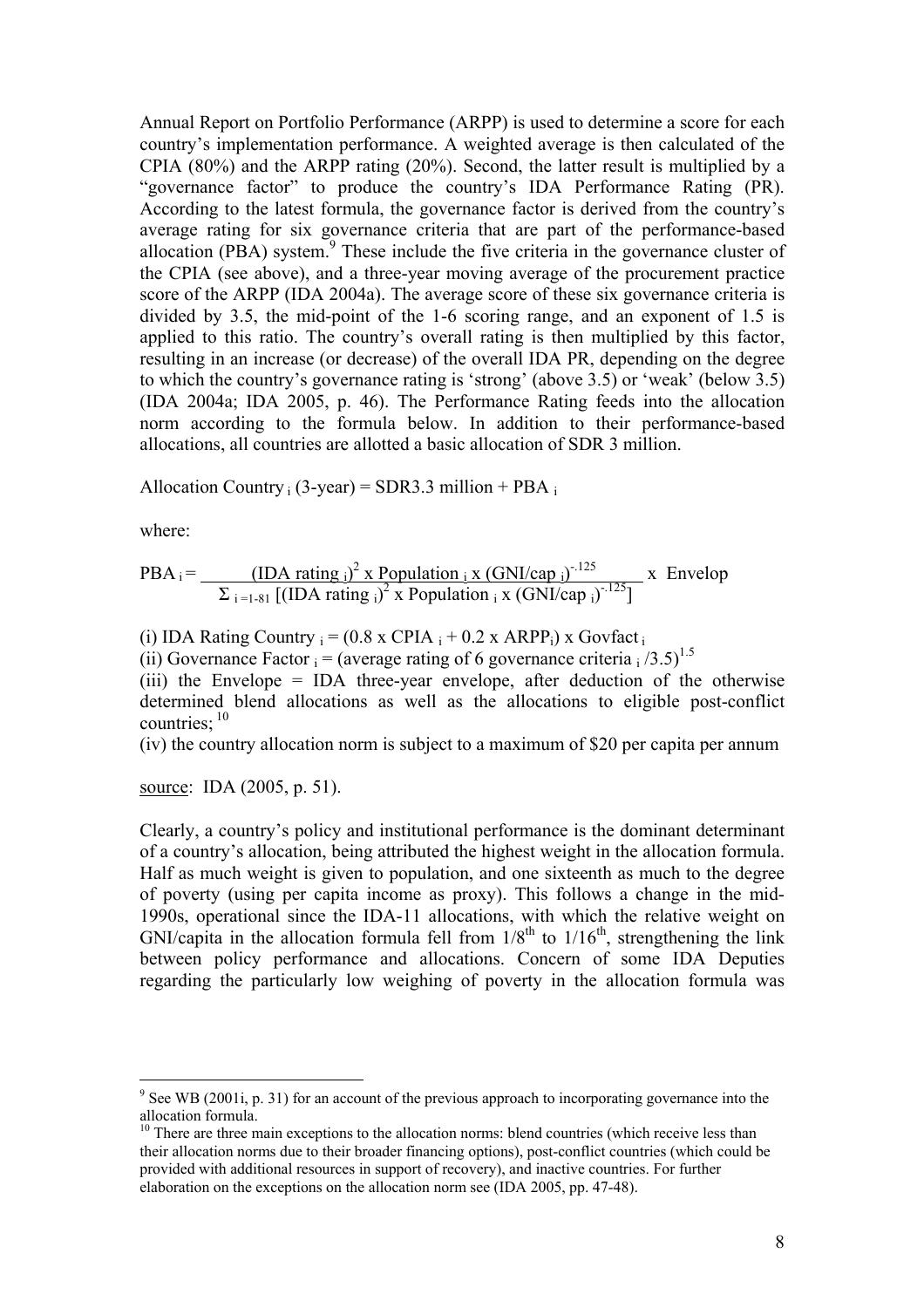readily dispelled by Bank management with recourse to 'evidence' based on the Burnside-Dollar-Collier research (IDA 2001c, p. 7).<sup>11</sup>

The Bank thus deploys a formula to allocate its aid flows that seeks to ensure that the level of resource allocation rises faster than the rating of performance, so that there is a considerable reward for countries at the upper end of the CPIA scale (with the exceptions of blend countries, inactive countries, and post-conflict countries). While the ratio of per capita aid allocation between top and bottom performance quintile was slightly greater than two  $(2.35)$  in 1990 (Goldin et al. 2002, p. 33),<sup>12</sup> it increased to just under three (2.8) for the 1997-98 allocation.<sup>13</sup> and subsequently to 5 in the FY04-06 allocations (IDA 2003a, p. 8). With the latest aid allocation (subject to exception norms), the countries in the top performance quintile hence receive on average five times as much per capita IDA aid as the countries in the bottom quintile.<sup>14</sup> The  $2003$ *Annual Review of Development Effectiveness* (WB 2004c) reports that, in 1999, 89.4 percent of Bank lending went to countries with a CPIA ranking of 3.0 or better, while in 2003 the share had increased to 96.6 percent (p.13). Alternatively, using 2003 CPIA ranks, 23.5 percent of FY99-03 lending was to countries ranked in the top quintile, and 79 percent to countries ranked above the median (WB 2004c, p. 14).

### 4. CPIA deconstructed: variations on a well-known theme

 $\overline{a}$ 

With selectivity, the Bank has increased its emphasis on the quality of the policies and institutions of a country, as captured in the CPIA, relative to need-based criteria when allocating its aid resources. This is allegedly meant both to direct resources to environments where they are expected to be relatively more effective, as well as encourage low-income country governments to 'improve' their policy performance (through some form of 'demonstration effect'). However, and firstly, the CPIA is a subjective measure and the performance rating is sensitive to small changes in scores, particularly through the governance factor. This raises the spectre of uncertainty and volatility of aid flows with well-known negative effects on debtor countries (Lensink and Morrissey 2000). Secondly, the deployment of the tool is built on the presumption of government control over policy outcomes. The Bank had explicitly emphasised, WB (2001i, p.3 original emphasis):

The country policy and institutional assessment (CPIA) intentionally measures policies and institutional arrangements rather than actual outcomes (growth, poverty reduction) – in other words, the key elements *within a country's control* that determine growth and poverty reduction.

 $11$  The weighting was further defended on the argument that IDA resources are anyway biased towards poor countries by virtue of the operational cut-off level (standing at \$895 per capita as of July 1, 2004) (IDA 2005, p. 46).

 $12$  In 1990, the average per capita allocation to a good policy country was \$4.7, and to a poor country \$2 (Goldin et al. 2002, p.33).

<sup>&</sup>lt;sup>13</sup> \$6.5 average per capita per annum (pcpa) allocation for 'good' policy country; \$2.3 average pcpa allocation for 'poor' policy country.

<sup>&</sup>lt;sup>14</sup> This allocation applies for 63 of the 81 IDA-eligible countries. Eighteen countries IDA countries do not receive regular allocations. These include post-conflict countries (Afghanistan, Angola, Burundi, Congo DR, Congo Rep., Eritrea, Sierra Leone, and Timor Leste), blend countries for which allocations are fixed (Bolivia, India, Indonesia, Pakistan, Uzbekistan, and Yugoslavia), and inactive countries (Liberia, Myanmar, Somalia, and Sudan) (IDA 2003a, p.8).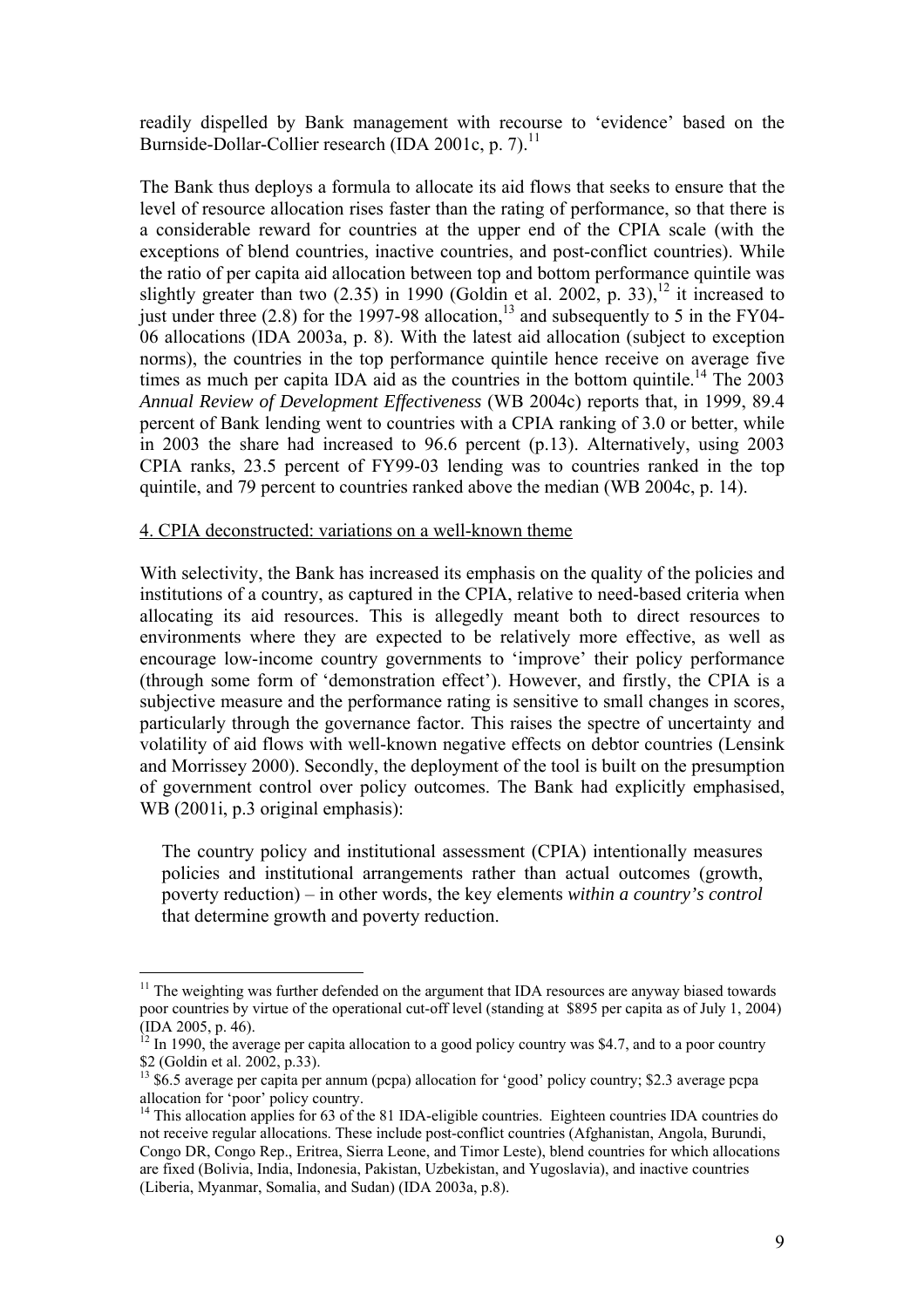Such an approach blatantly fails to acknowledge and take into account the various structural parameters, both domestic and international that constrain domestic policy stances. These typically include the state of a country's productive capacity, the skill base of its economy, its debt, its trade relations, etc, and tend to be worse the poorer the country. A quick calculation reveals that the average GNI per capita for the countries in the top quintile of the CPIA ranking is at least three times (and at times even four times) the size of the average GNI per capita for countries in the bottom quintile illustrating the tendency of the Bank's assessment tool to be biased in favour of better-off poor countries.<sup>15</sup> Thirdly, ODA constitutes a crucial resource for least developed countries dominating their investment and budgetary process, and the Bank's aid resources play an important gate-keeping role. As a result, any decrease in the Bank's aid allocation to a country is likely to have an amplified effect in terms of access to external resources, with particularly pernicious implications for the nature of the adjustment process a country will have to engage in (Bird 1997). Allocating aid resources to those that have already done a 'minimum of stabilisation/structural adjustment' (as captured in the CPIAs) risks jeopardising attempts in poor countries to raise their investment rates. Roland-Holst and Tarp (2002, p. 21) observed:

Our essential argument is that greater care should be taken when applying macro performance evaluation to development assistance … Assessing economies with generic government policy ratings carries … misallocation risks. Simplistic macro rules-of-thumb not only compromise more rigorous credit and need standards, but reinforce the adversity of those living under substandard governance ... It would be gravely ironic for aid agencies to compound the misfortunes of these people with discriminatory aid allocation.

Finally, there is of course the primary question of the particular policy/institutional agenda the CPIA seeks to promote and what is its relationship to growth and economic development. This is our concern in the rest of the section, and closer scrutiny reveals how the policy and institutional arrangements stipulated in the CPIA are neither sufficient nor necessary for growth and persistently preclude the various types of strategic interventions that have been deployed by the East Asian tiger economies.

### 4.1 CPIA: the economic core

Reflecting a set of additions on the Bank agenda during the 1990s that culminated in the proposal of a Comprehensive Development Framework (CDF) by then-president J. Wolfensohn (Wolfensohn 1999), the CPIA has come to encompass an economic core (macroeconomic and structural policies), augmented with concerns for 'governance', and social inclusion or equity.

The economic core of the CPIA, which comprises a set of macroeconomic and structural policies, has tended to be built around the following precepts: low inflation; an implicit preference for a surplus budgetary position; minimal restrictions to trade and capital flows; 'flexible' goods, labour and land markets (i.e. a legal, regulatory and policy environment supportive of private business); market-determined interest

 $\overline{a}$ <sup>15</sup> This observation is for quintile rankings since 2000, as quintile-based information on CPIA scores is only in the public domain since then.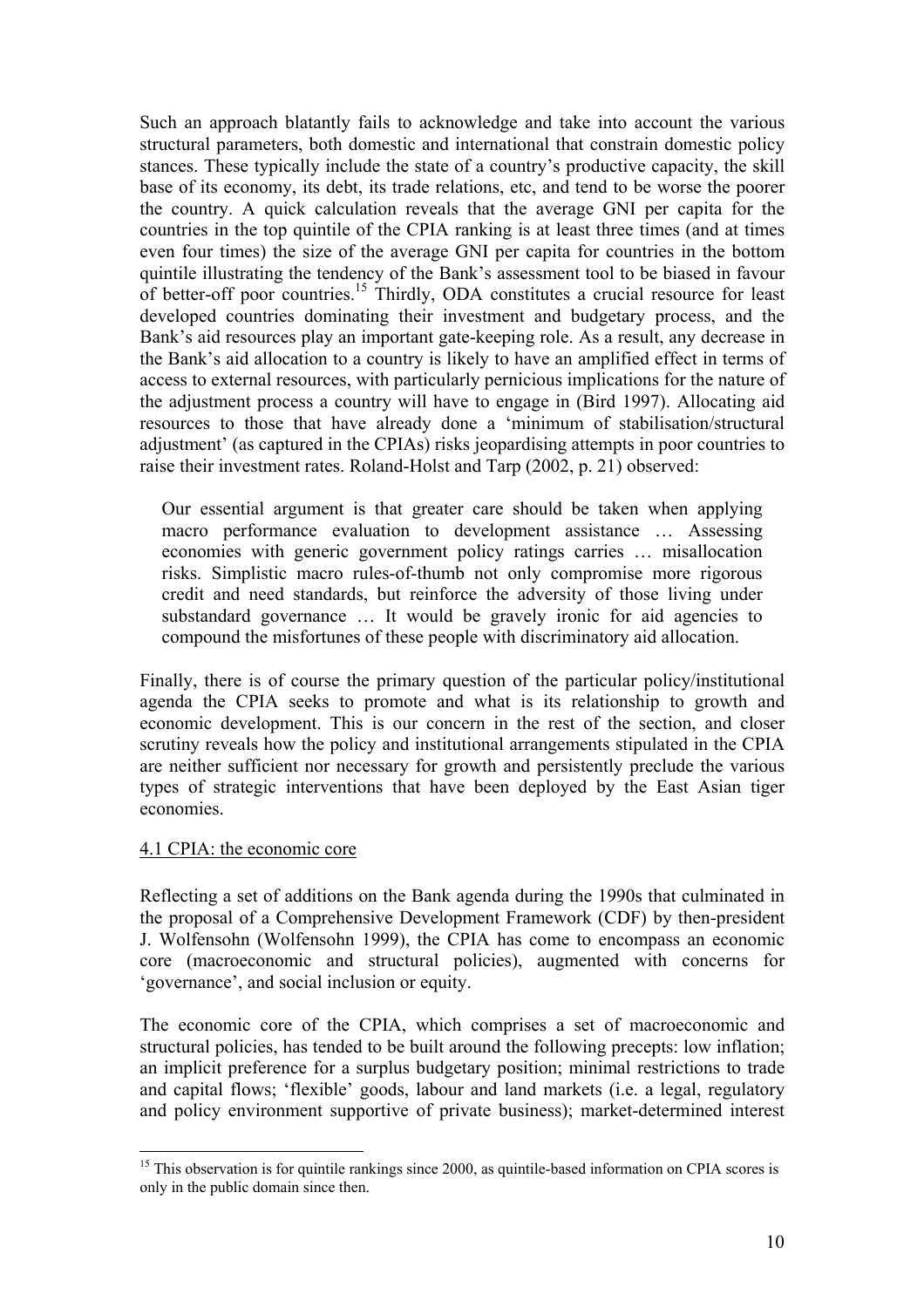rates; prohibition of directed credit; competition policies guaranteeing equal treatment of foreign and domestic investors ('national treatment'); 'virtually' complete capital account convertibility; protection of shareholder rights ('good corporate governance'); and no restrictions on public sector procurement (WB 1998b, 2000c, 2001j, 2002k, 2003i). As such it has duly perpetuated the traditional biases of the Washington Consensus: a monetarist preoccupation with inflation in the context of monetary and exchange rate policy; a bias against trade intervention; a bias against interventions in the commodity and labour markets; a bias in favour of private property rights structures; imposition of Anglo-American corporate governance principles; a preoccupation with corruption as a source of (static) welfare loss.

Yet, while most of these prescriptions persistently recur in the questionnaires steering the successive CPIA assessments between 1998 and 2003, it seems that, with the last CPIA exercises (WB 2004g, WB 2005e), the economic core of the questionnaire has been characterised by what, at first sight, appear not entirely inconsequential changes.16 Firstly, whereas previous questionnaires explicitly assessed the extent to which a country's policy and institutional framework fostered capital movements, the latest version seems more elusive in that respect. In the questionnaires up until 2003, the imperative of an open capital account unequivocally appeared across two different categories: 'trade policy and foreign exchange regime' and, if not ironically, 'financial stability'. In the 2004 questionnaire, however, it is no longer explicitly mentioned (WB 2004g). Secondly, a whole set of specific policy prescriptions regarding the financial sector existed in the questionnaires up until 2003.17 A country was explicitly in breach of good conduct (score '1') when, among other matters, it was using directed credit; when there was widespread state ownership in the financial sector and the country was reluctant to privatise; when there was differential treatment of foreign and domestic financial institutions; when financial markets were segmented; when interest rates were not market determined; and when there were strong capital controls (WB 1998b, 2000c, 2001j, 2002k, 2003i). A country's policy performance was superior (score '5') when, among other, there was equal treatment of foreign and domestic investors; 'virtually complete' capital account convertibility; no directed credit; state ownership of financial institutions is limited to commercially run institutions such as export credit agencies; and interest rates are market determined. In the 2004 questionnaire, however, few of these specific policy prescriptions recur. Of course, the preference for market-determined interest rates persists, but the explicit prohibition of directed credit or the imperative of 'national treatment' of foreign investment have disappeared from the questionnaire's narrative guidelines. Even the explicit restrictions on state ownership in the financial sector have dropped off the page. Instead, we find a preoccupation with Basle Core Principles for effective banking supervision (WB 2004g, p.15).

<sup>&</sup>lt;sup>16</sup> Admittedly, a slight change of emphasis had already happened to the fiscal policy criterion with the 2001 questionnaire. Where the CPIA questionnaire had been traditionally characterised by an exclusive concern of fiscal policy with 'fiscal balance' (WB 1998b and WB 2000c), the 2001 questionnaire (and its successors) re-attributed a role for growth to fiscal policy (WB 2001j, p.4). Although the reemergence of a growth concern attributed to macroeconomic policies moved the questionnaire beyond its original stabilisation bias, price stability remained the priority of monetary and exchange rate policies, and a strong concern that public spending might crowd out private investment persisted (WB 2001 and all the subsequent questionnaires).

<sup>&</sup>lt;sup>17</sup> Note that the criteria 'financial stability' and 'financial sector depth, efficiency and resource mobilisation' in previous questionnaires were merged in the 2004 questionnaire into one criterion, 'financial sector'.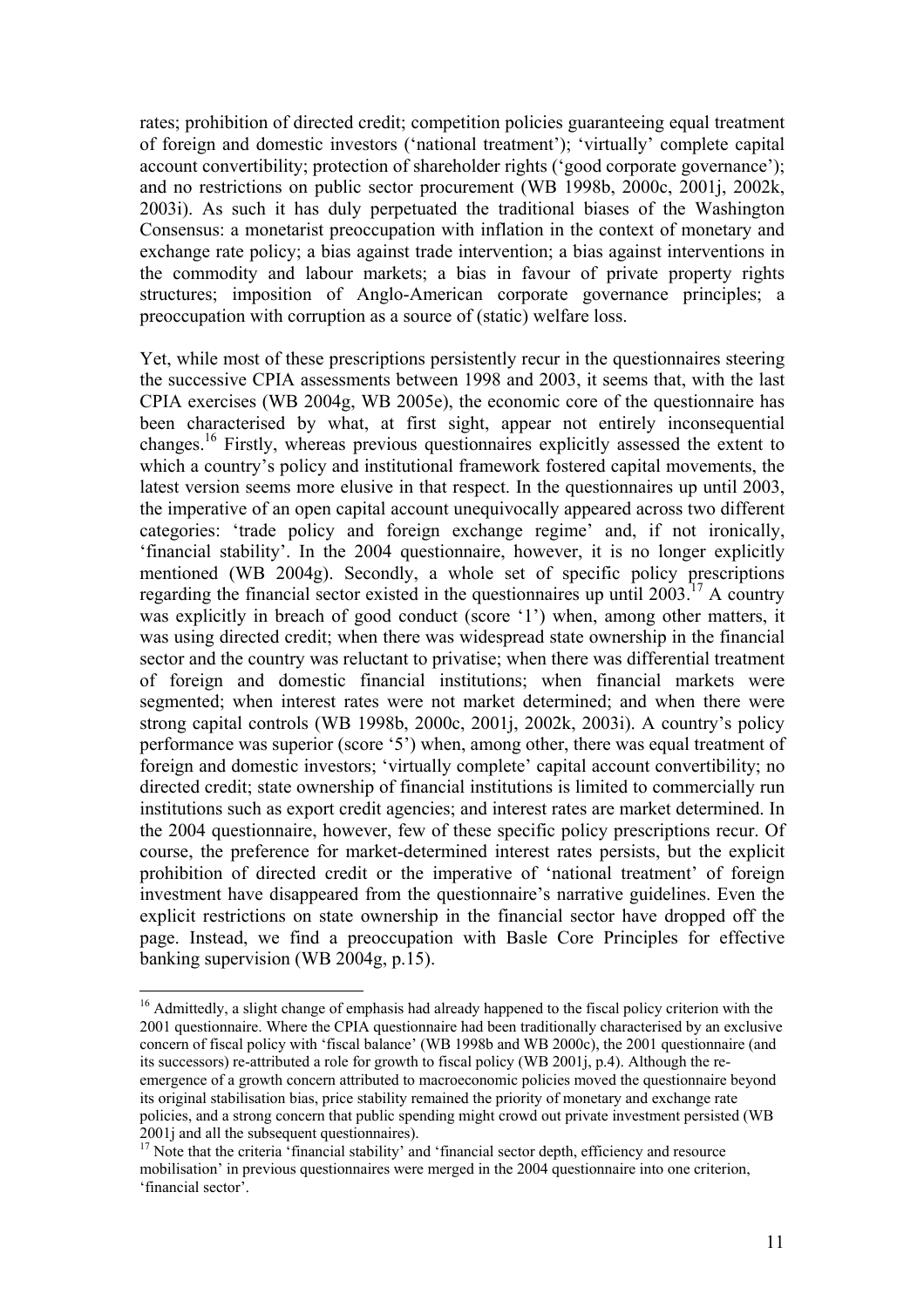These changes are remarkable. Their meaning is, however, open to at least two interpretations. On the one hand, some will see the disappearance of the explicit mention of a set of policy imperatives as an indication of some opening of a developing country's policy space. In such an account, it would appear that certain lessons of the post-Washington Consensus, such as the hazards of capital account liberalisation and the fragility of the financial sector in developing countries (Stiglitz 1998) as well as issues raised by civil society organisations (see e.g. Alexander 2004; Northover 2004; Eurodad 2002),<sup>18</sup> have filtered through into Bank practice. The above-described alterations to the CPIA questionnaire are then seen as an indication of the extent to which these recommendations have found their way into the aid allocation mechanism. On the other hand, the question could be raised as to whether it is possible that those imperatives that have disappeared from the narrative guidelines of the CPIAs have somehow become 'embedded', and now steer the CPIA exercise in less visible ways.<sup>19</sup>

In this context, the guideposts, introduced in 2000 to assist staff in their judgement and which seek to provide what are projected to be 'objective' indicators, acquire particular importance. It is indeed remarkable that, as the narrative guidelines in the economic core of the CPIA questionnaire were altered along the lines described above, the list of guideposts that are to assist Bank staff in their judgement not only became markedly longer, but additionally and more interestingly, changed in character. While the guideposts in the economic clusters of the preceding questionnaires had mainly referred to PREM/DEC databases on economic indicators, the guideposts in the 2004 questionnaire have come to include sets of 'diagnostic reports'. These assess a country's regulatory/policy environment in specific areas and include: IMF IV Consultation Reports (for the 'macroeconomic management' and 'fiscal policy' criteria), Diagnostic Trade Integration Studies (for the 'trade' criterion), FIAS Administrative Barriers Reports (idem), WTO Trade Policy Reviews (idem), Investment Climate Assessments (idem and for the 'business regulatory environment' criterion), Financial Sector Assessments (for the 'financial sector' criterion), the Heritage Foundation's Index of Economic Freedom (for the 'business regulatory environment' criterion), and the World Bank Business Environment Survey (idem) (WB 2004g). The question then becomes whether these guideposts could have come to encompass the policy imperatives that are no longer explicitly mentioned in the narrative guidelines of the CPIA questionnaire, and, as a result, would be steering the staff's assessments of policy environments in more surreptitious ways.<sup>20</sup>

<sup>&</sup>lt;sup>18</sup> See Fine et al. (2001) for a collection of essays on the limited differentiation between the post-Washington Consensus and the Washington Consensus. See also Van Waevenberge (2006).

<sup>&</sup>lt;sup>19</sup> A third alternative explanation, in line with what Gottschalk (2005) observed in his examination of the macroeconomic content of the PRSPs of 15 particular countries, would be that some of these policies have already been comprehensively implemented by debtor countries and hence no longer need emphasising. In his analysis, Gottschalk (2005) applauded the relative absence of the imperative of capital account liberalisation from the economic policy prescriptions embedded in the PRSP, only to discover that most of the countries he considered had already fully liberalised their capital account. Moreover, hardly any PRSP discussed the possible negative implications of such a policy stance or how these could be tackled.

<sup>&</sup>lt;sup>20</sup> Originally, the presence of guideposts (initially mainly consisting of outcome indicators) had raised the issue of how their presence could affect the judgment of Bank staff when they are meant to score policy inputs. The OED evaluation of the PBA system (WB 2001i, p. 12) had observed how there is sometimes 'a built-in conflict between the use of these outcome indicators and the CPIA emphasis on policies rather than outcomes'. However, the issue becomes more intractable when the guideposts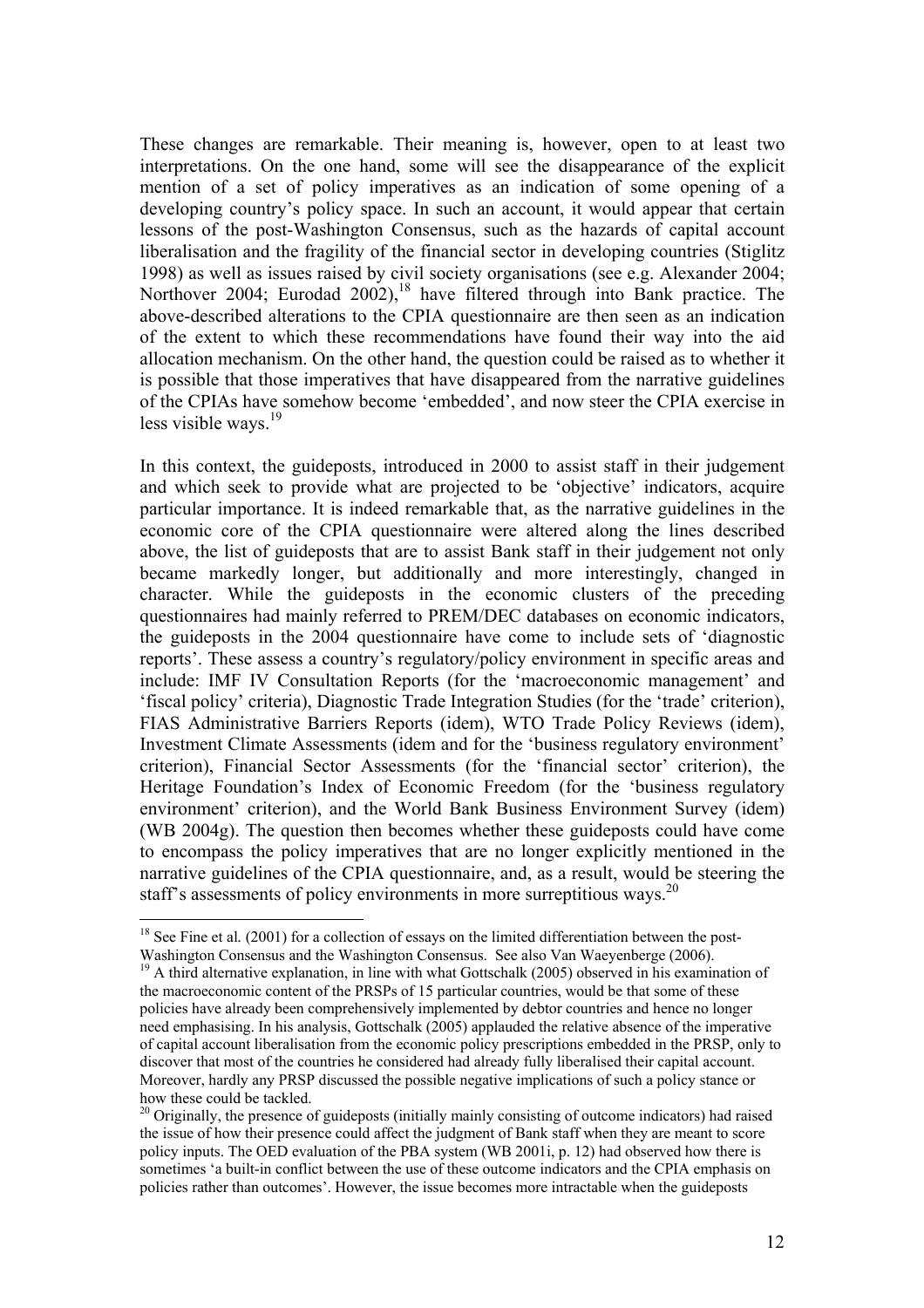As already mentioned, the narrative guidelines on the assessment of trade policy in the last CPIA questionnaire (WB 2004g) focus exclusively on the policy framework regarding trade in goods, without reference to the rules and regulations affecting capital flows. The narrative guidelines on the assessment of the financial sector, in turn, no longer make explicit reference to issues regarding foreign investors, state ownership or directed credit. Closer scrutiny of the guideposts that accompany the narrative guidelines for these respective policy/institutional categories, however, reveals how these specific policy imperatives have in fact been subsumed in the 'diagnostic reports' that now serve as guideposts to staff's assessment. These typically embody a bias in favour of foreign investment and trade, and are anchored in a framework of traditional welfare economics where government intervention is tolerated only in the context of static market failure.

Consider for instance the Administrative Barrier Reports (ABRs) that are to assist in staff's judgement of a country's trade policy (WB 2004g, p. 11). The ABRs are produced by the Foreign Investment Advisory Service, which is a joint service of the Bank and the IFC, and seek to identify what are considered administrative and regulatory constraints to foreign investment. These comprise regulations regarding import/export procedures, taxes, foreign exchange, immigration, access to land, etc. (see A. Stone 2003). Closer inspection reveals that it is standard practice for these reports to condemn such traditional policy tools as performance requirements relating to local content, export, local population employment, or local ownership; that they deplore 'regulatory barriers' in the labour market; and typically promote the principle of 'national treatment' of foreign investors.<sup>21</sup> Similar observations can be made regarding Investment Climate Assessments (ICAs) which tend to be biased in interpreting the investment climate in terms of foreign investors, and assess foreign investors' needs in what have been described as 'dangerously narrow terms', favouring labour market flexibility over job stability and human capital investment, and stock market liquidity over long-term predictable investment flows (Ellerman 2002). The Diagnostic Trade Integration Studies (DTISs), authored or commissioned by the Bank, and which are to guide staff's assessment of a country's trade policy, seek to evaluate 'internal and external constraints' on a country' s integration into the world economy. In turn, these reports abound with assessments of the extent to which foreign firms need to meet specific performance goals or guidelines. They further include specific assessments of the state of the capital account and regulation of financial services. The DTIS on Burundi, for instance, refers to the advanced state of liberalisation of the capital account and internationalisation of financial services in neighbouring Uganda (measures which imply convertibility of the currency and the elimination of any discrimination against foreign suppliers of financial services and their local correspondents), urging the government to follow this model of good practice (although 'with the necessary attendant prudence') (p. 44). Furthermore, the Financial Sector Assessments (FSA) that are to steer assessments of a country's financial sector policies, unambiguously promote the idea that the primary role of government in the financial sector is to be limited to providing a regulatory,

become increasingly dominated by diagnostic reports carrying clear judgments regarding policy and institutional settings.

 $21$  Note that, to the extent that a country is a signatory of the WTO, it is bound by the TRIM agreement which bans performance requirements related to local content, trade balancing, export requirements and also bans requirements on public agencies to procure goods from local suppliers (see Wade 2003).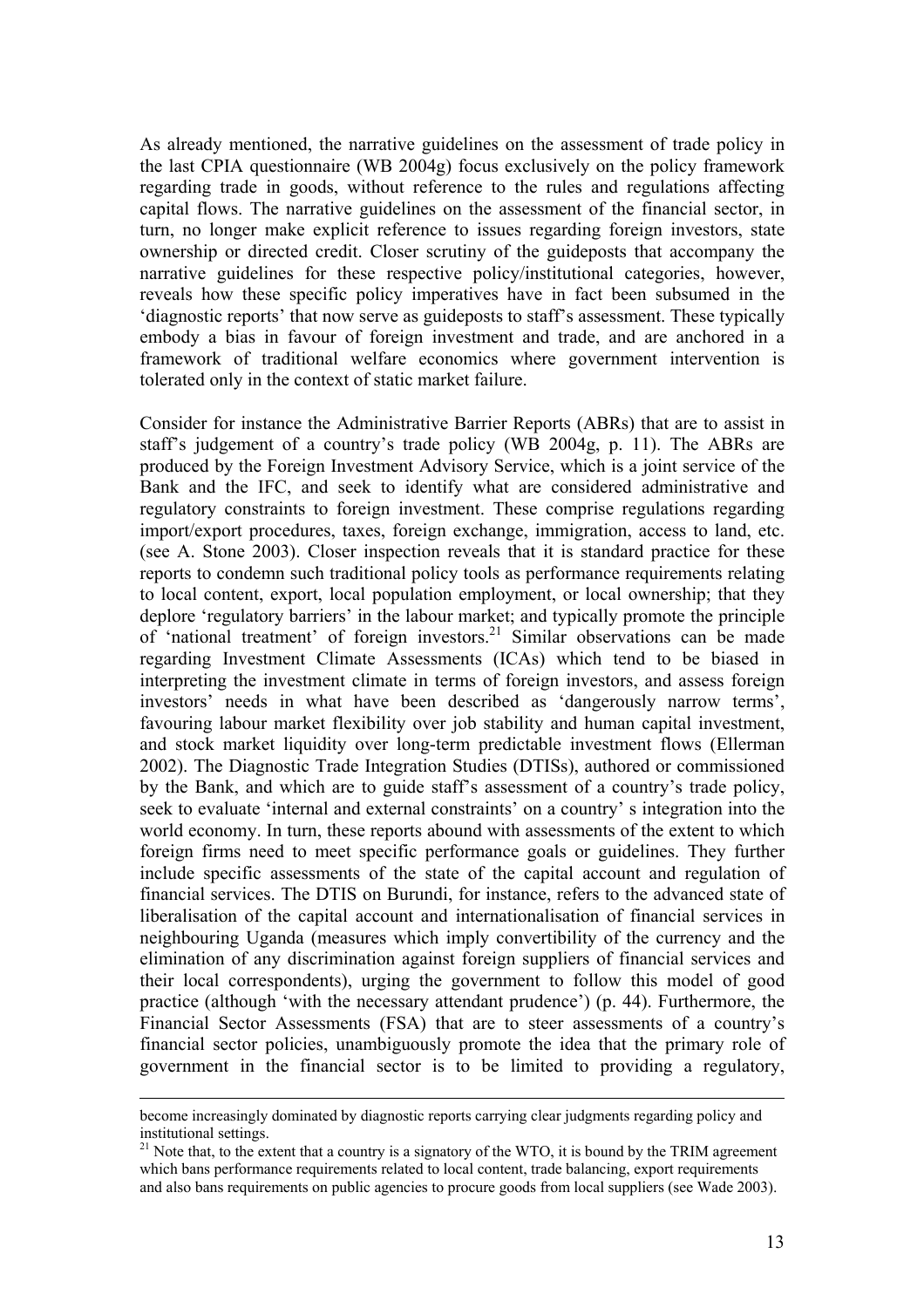supervisory and legal framework that seeks to promote 'soundness' and competition in the financial system (see e.g. FSA Kenya 2005, p. 3). Finally, the presence of the Heritage Foundation Index of Economic Freedom as a guidepost for the assessment of a country's "business regulatory environment" (criterion 6) serves to dispel any remaining doubts as to whether the original orthodox agenda has somehow been mollified in the latest CPIA questionnaires. The index entirely focuses on measuring the degree of government involvement in production, distribution or consumption of goods and services, and displays a blatant anti-interventionist bias and a particular concern for the regulatory environment affecting foreign firms. As such, the economic imperatives that are promoted through the CPIA keep up, in an arguably more surreptitious manner, the 'integrationist' model that was the trademark of the Washington Consensus and along which 'global integration has become, for all practical purposes, a substitute for a development strategy' (Rodrik 2001).

#### 4.2 CPIA: beyond the economic

The economic core of the CPIA is complemented with 'equity' and 'governance' concerns. These raise a set of issues. First, the 'social' and the 'institutional' are added onto the 'economic' without reflection upon the social and institutional dimensions of the latter. In line with orthodox understandings of the discipline, the social and/or institutional remain in the margin of the economic, and are addressed expost or separately through recourse to specific institutions/policies (targeting, safety nets, 'governance' measures). Yet, the 'economic' agenda promoted through the CPIA is intrinsically 'social' as well as 'institutional'. Elson and Cagatay (2000, p. 1348) remark:

all macroeconomic policies are enacted within a certain set of distributive relations and institutional structures; and … all macroeconomic policies entail a variety of social outcomes which need to be made explicit.

This has a number of contradictory implications. The social criteria rated in the CPIA, apart from being added ex-post, are constrained by the economic imperatives defended in the economic core of the CPIA questionnaire. Take for example the criterion that seeks to assess a country's policy performance in the areas of social protection and labour market regulation, which would seek to 'reduce the risk of becoming poor, assist those who are poor to better manage further risks, and ensure a minimum level of welfare to all people' (WB 2004g, p. 28). Yet, labour market issues are also covered in the criterion assessing a country's business regulatory environment (criterion #6), where the focus is on the effects of labour market regulations on firms' employment decisions. Following the latter, a country is urged to have an employment law that provides a high degree of flexibility to hire and fire at low cost (p.19), and state intervention is to be limited to regulation and/or 'legislation to smooth out market imperfections'. Furthermore, the various specifications of good policy in such areas as building human resources or social protection sit awkwardly with the stringent fiscal and monetary order embodied in the economic management cluster. The reality of the trade-offs between these different imperatives is illappreciated in the design of the questionnaire. In this context, it should be remembered that the social criteria effectively carry the lowest weight in the allocation norm deployed by the Bank. As was already mentioned above, all clusters in the CPIA carry a 25 percent weight, but the economic clusters each include only 3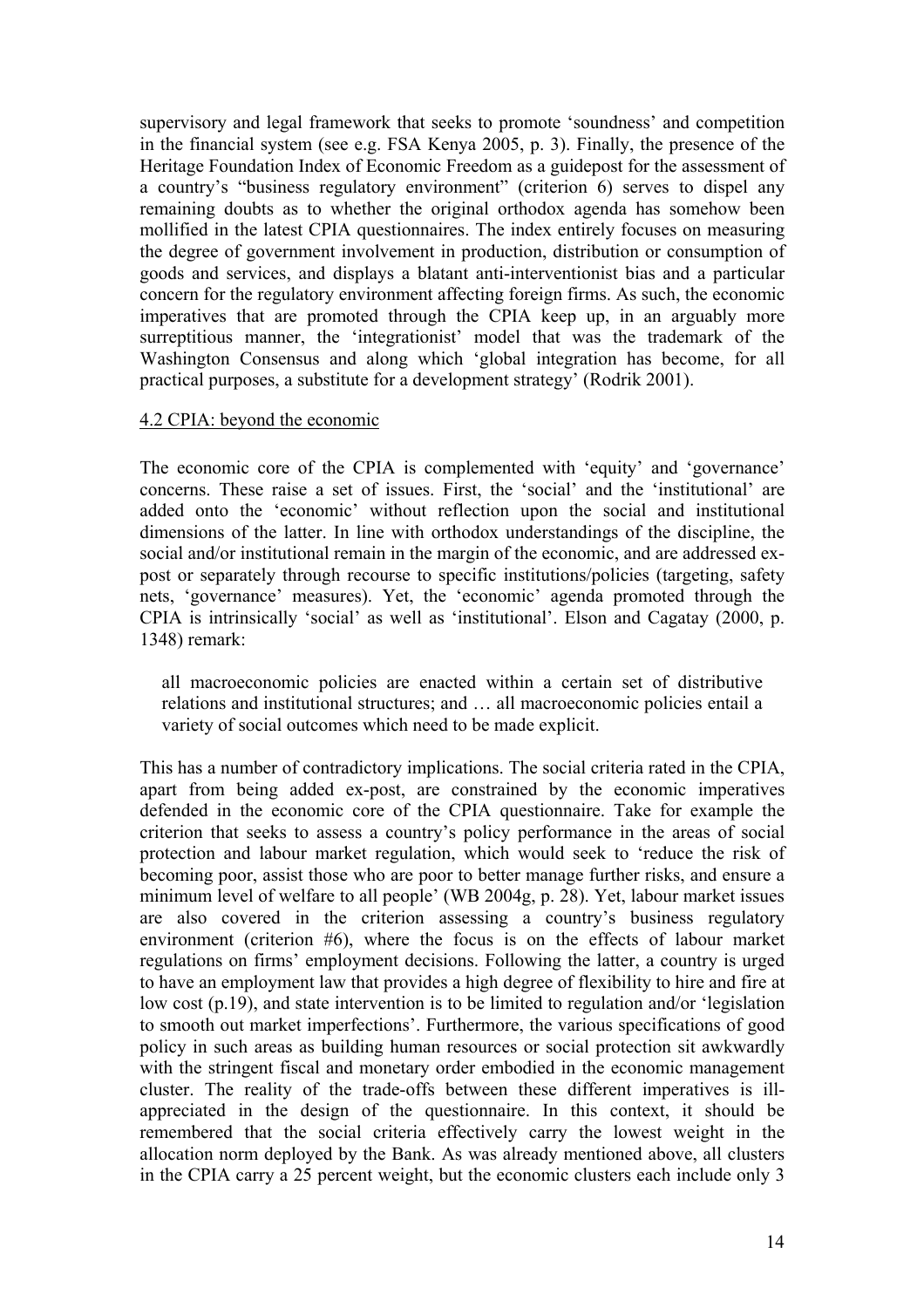criteria. This effectively reduces the weight of the criteria in the social and governance cluster, except that the weight of the latter is heavily inflated in the actual allocation norm through the application of a governance factor. As a result, the social criteria affect the performance-based allocation of aid only marginally: the social is in effect subordinate to the economic imperatives of 'stability', 'balance', and private (and foreign) sector promotion. $^{22}$ 

Second, the relationship to development/growth of these additional issues incorporated in the CPIA remains dramatically ill-understood. Consider the underlying analysis of 'governance'. Governance came to adorn the Bank's agenda in the late 1980s (WB 1989) and evolved into a fully-fledged agenda item over the subsequent decade (WB 1992c; WB 1994b; WB 1997c). Concerns regarding governance were incorporated into the Bank's performance assessments in the early 1990s and, with the 1998 redesign, came to constitute an entire cluster in the CPIA questionnaire.

For the Bank, 'good governance' implies a 'public service that is efficient, a judicial system that is reliable, and an administration that is accountable to its public' (WB 1989: xii). Three aspects of governance are distinguished: (1) form of political regime; (2) the process by which authority is exercised in the management of a country's economic and social resources for development; and (3) the capacity of governments to design, formulate and implement policies and discharge functions (WB 1992c). Operationally, the first aspect lies outside the Bank's mandate, which precludes it from letting political considerations influence its investment decisions.<sup>23</sup> As a result, the Bank has attempted to restrict itself to the 'economic' dimensions of governance. In practical terms, this has been interpreted as including: improving public sector management; increasing accountability; promoting transparency and information; strengthening the legal framework for development (including the establishment and protection of private property rights); promoting participation in programme and project design; and, control of corruption and military expenditure (WB 1992c, WB 1994b). Most of these concerns are covered in the current CPIA governance cluster as it seeks to reward: the familiar order of well-defined, transparent and well-protected property and contract rights which are to facilitate private economic activity (WB 2004g, pp. 33-34); comprehensive, consistent and balanced budgetary practices that incorporate poverty reduction priorities (WB 2004g, pp. 35-36); revenue mobilisation on the basis of 'low-distortion' taxes such as VAT or property taxes (rather than trade (import) or turnover taxes) and a single statutory corporate tax comparable to the maximum personal income tax rate (WB 2004g, p. 38); merit-based hiring and promotion in the civil service (p. 40); and existence of formal mechanisms (separation of powers, 'independent' media, information disclosure, etc.) to enforce high degrees of accountability and transparency, discouraging corruption or the abuse of public office for private gain (p. 42).

 $22$  It should also be noted that given that the scores on the various CPIA criteria have not been normalised, and that it is apparently more easy to score higher on the set of economic criteria than on the equity/social inclusion criteria (WB 2001i, p. 20), the effective weight of the former is further reduced.

<sup>&</sup>lt;sup>23</sup> This is in contrast to bilateral donors, most of which have placed heavy emphasis on human rights and democracy.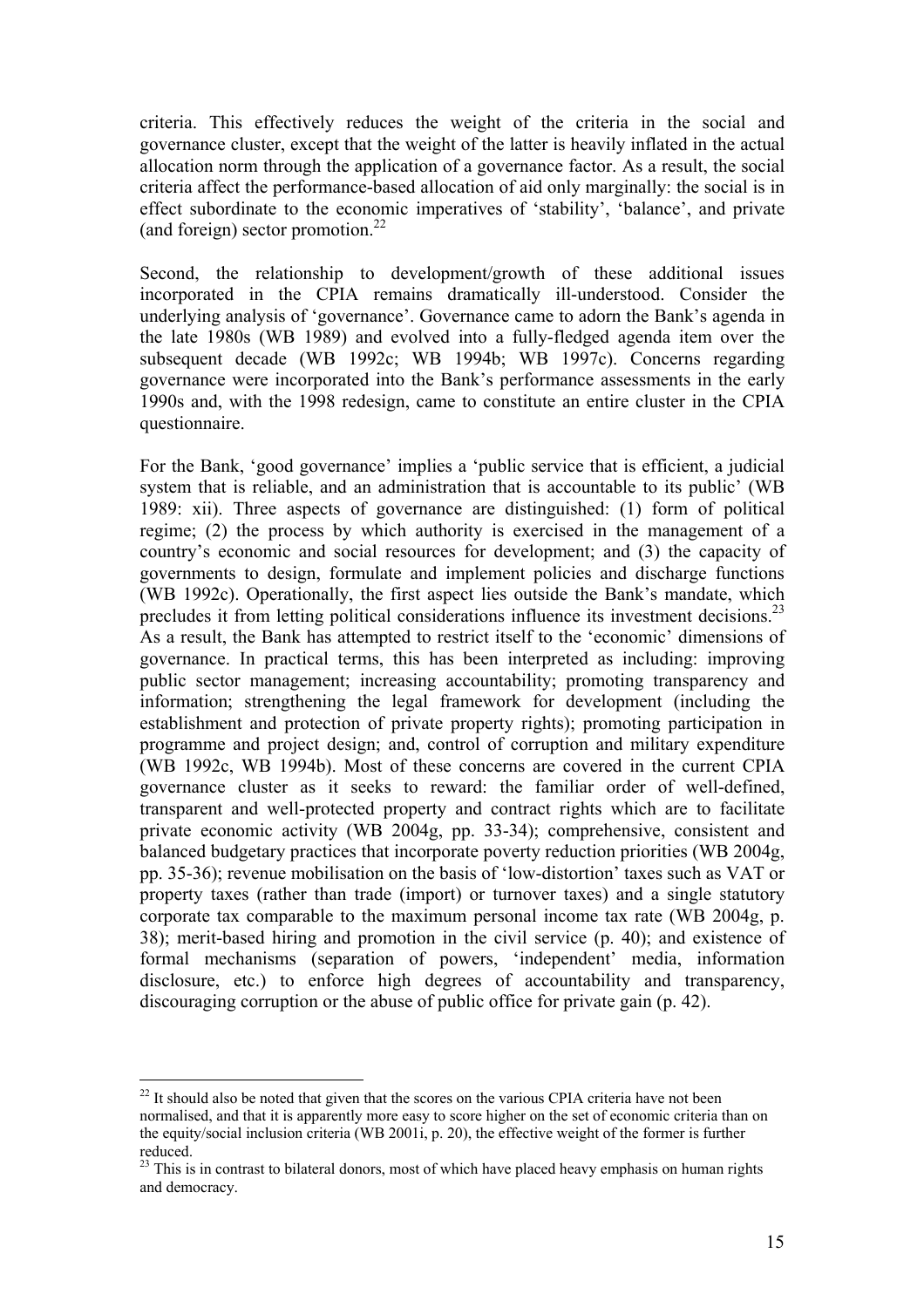The Bank's promotion of these governance features rests on a particular model of the role of the state. Yet, in as much as the underlying model of the state is ill-suited for the context of developing countries, its derivative governance prescriptions will be misguided. The view of the role of the state with which the Bank's governance agenda tallies is comprehensively depicted in the 1997 World Development Report, *The State in a Changing World* (WB 1997c). The interventions ascribed to the state in this report are, in principle, more extensive than projected under the state-market antagonism much associated with the Washington Consensus, with a broader appreciation of the incidence of market failure as the 'perfect markets' paradigm of the Washington Consensus is replaced by an 'imperfect markets' paradigm (Stiglitz 1989).<sup>24</sup> In practice, however, a set of institutional arrangements are prescribed, drawing on what are called 'inter-sectoral partnerships' between the state, private profit and non-profit sectors, and these project a persistent bias against direct state presence or strategic interventions on behalf of the state in the economy. In essence, the role of the state remains confined to improving the institutional environment under which private agents (beyond the profit-seeking sector) steer their interaction in socially desirable directions, now in response to a broader spectrum of incentives than just prices, including voice (through participation/decentralisation) and social capital (through collective action). The Report explains, WB (1997c, p. 25):

The mere fact of market failure, and other problems of inequality and insecurity, does not mean that only the state can –or should- resolve these problems … The state's unique strengths are its powers to tax, prohibit, punish and to require participation … [These powers] can help resolve problems of collective action … In many countries the voluntary sector has stepped in to address some of the gaps in collective goods and services left by the market and the government … The challenge, then, for the state is to build on the relative strengths of private markets and the voluntary sector while taking into account and improving its own institutional capability.

Such a depiction of the state's role reveals a persistent legacy of the new political economy, and, in particular, of orthodox notions of welfare loss attributed to 'rentseeking<sup>'.25</sup> Stiglitz (1996, p. 156) elucidates:

The modern theory of market failures recognises however that government interventions may not actually improve matters. Theories of regulatory capture and rent-seeking imply that government interventions may contribute to inefficient resource allocation, and whatever their weaknesses, these theories have sufficient plausibility to suggest that governments need to exercise caution. How government intervenes matters a great deal.

In the words of the 1997 *World Development Report*, WB (1997c, p.8):

A major thrust of any effective strategy to reinvigorate the public sector will be to reduce the opportunities for corruption by cutting back on discretionary authority. Policies that lower controls on foreign trade, remove entry barriers for

 $24$  It is acknowledged that markets fail more persistently than previously recognised, and that this is especially relevant for the context of developing economies. The state becomes a necessary element ('partner') for the adequate functioning of the market economy (Stiglitz 1989).

See Chang (1996) or Khan and Jomo (2001) for a critical appraisal.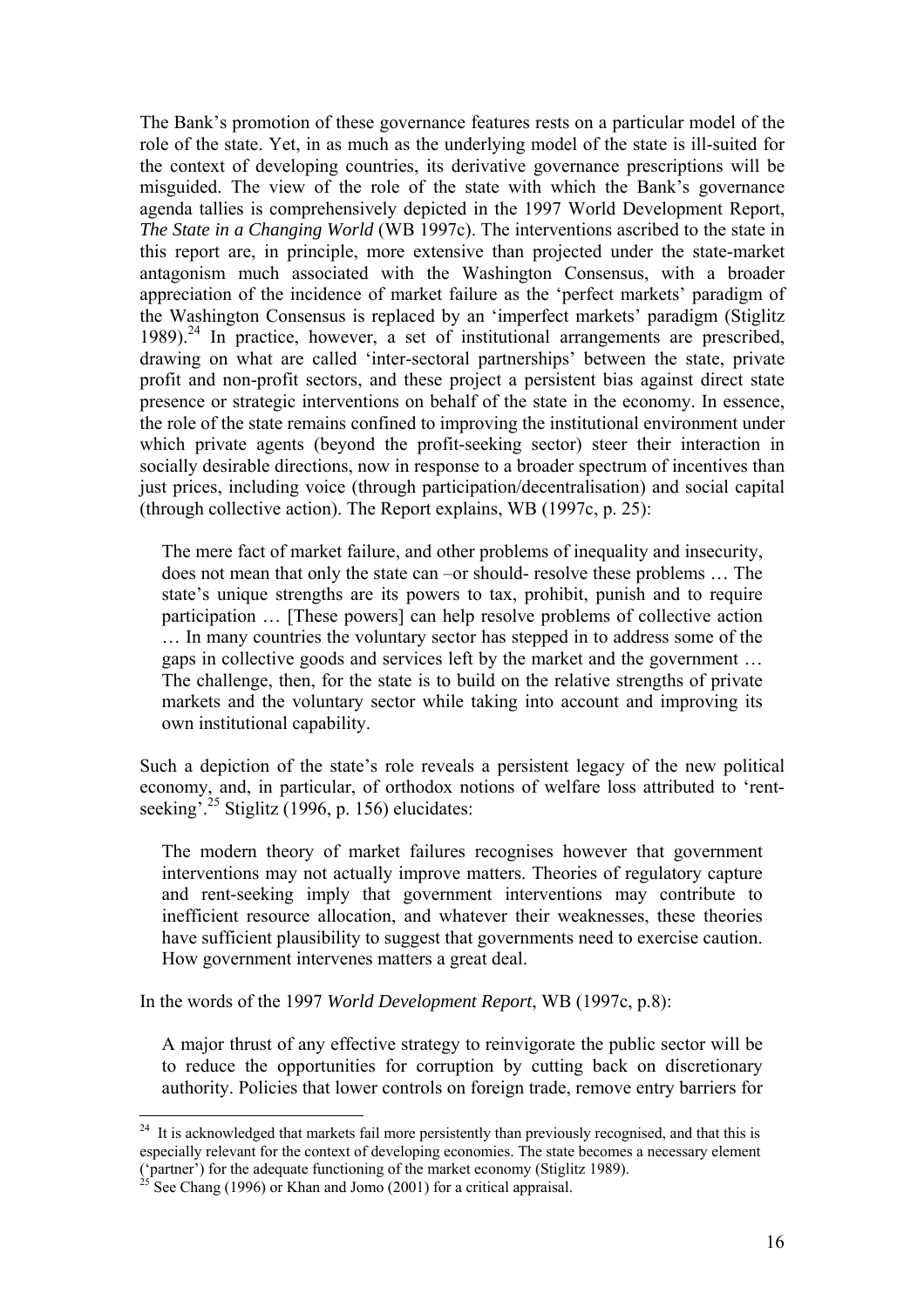private industry, and privatise state firms in a way that ensures competition – all of these will fight corruption.

As a result, under the banner of matching the state's role to its capability and with a presumption of traditionally low levels of the latter in low-income countries and unlimited capabilities in the private sector, the stipulated areas of intervention for the state remain limited to a set of fundamentals. These comprise: establishing a foundation of law; maintaining a 'non-distortionary' policy environment including macroeconomic stability; investing in basic social services and infrastructure; and protecting the vulnerable and the environment (WB 1997c, ch.3).<sup>26</sup> The corresponding governance prescriptions focus on decentralisation, greater competition in the public sector, civil society participation, merit-based recruitment and promotion in the public sector (curbing political patronage in personnel decisions), rules and restraints to check 'arbitrary state actions' (including hard budget limits, accountability for the use of financial resources, transparency), and fighting corruption (WB 1997c, chs. 5 to 7).

Both the state model and its derivative governance arrangements as embodied in the CPIA are, however, ill-suited for the transformations that development entails. Khan  $(2002, p. 172)$  observes: <sup>27</sup>

the historical evidence of rapid late development tells a very different story. Despite significant differences in the details of policy interventions across the high-growth developing countries, a common feature characterising virtually all of them was concerted rent-creating state intervention. … The flow of real resources into the hands of newly emerging capitalists was orchestrated through a variety of mechanisms including state control over or ownership of banks; and directly through taxes and subsidies. Even more important, particularly in the dynamic economies, was the discipline that the state could impose on the newly emerging capitalist class to ensure that these resources were not significantly wasted and that potential capitalists who failed to become productive lost out and resources could be transferred to others.

As an example, the Bank's understanding of corruption as inherently bad for growth fails to recognise that private capital formation and the emergence of a domestic entrepreneurial class often depend on a close relationship to the apparatus of the state. It is presumed that well-defined and unchallengeable private property rights are a necessary condition for growth or development. Nevertheless, the implications of alternative governance arrangements for growth crucially depend on the particular constellation of political-economic forces both within the state and society (and the nature of the relationships between these), the state of development, the nature of the international relations of the country, etc. The processes that drive development are not to be understood as an unfortunate deviation from a particular norm of liberal governance, but as strategies of adaptation and survival in contested settings of statebuilding. This suggests a need to analyse and understand the factors that sustain various forms of political economy (see also Macrae et al. 2004, p. 42).

<sup>&</sup>lt;sup>26</sup> A hesitant admission of the potential success of certain elements of industrial policy is made in the 1997 WDR, to be qualified immediately in terms of excessive institutional requirements, rarely present in developing country contexts (WB 1997c, ch.4).

 $27$  For a documentation of these processes, see Amsden (1989); Wade (1990); Khan and Jomo (2000).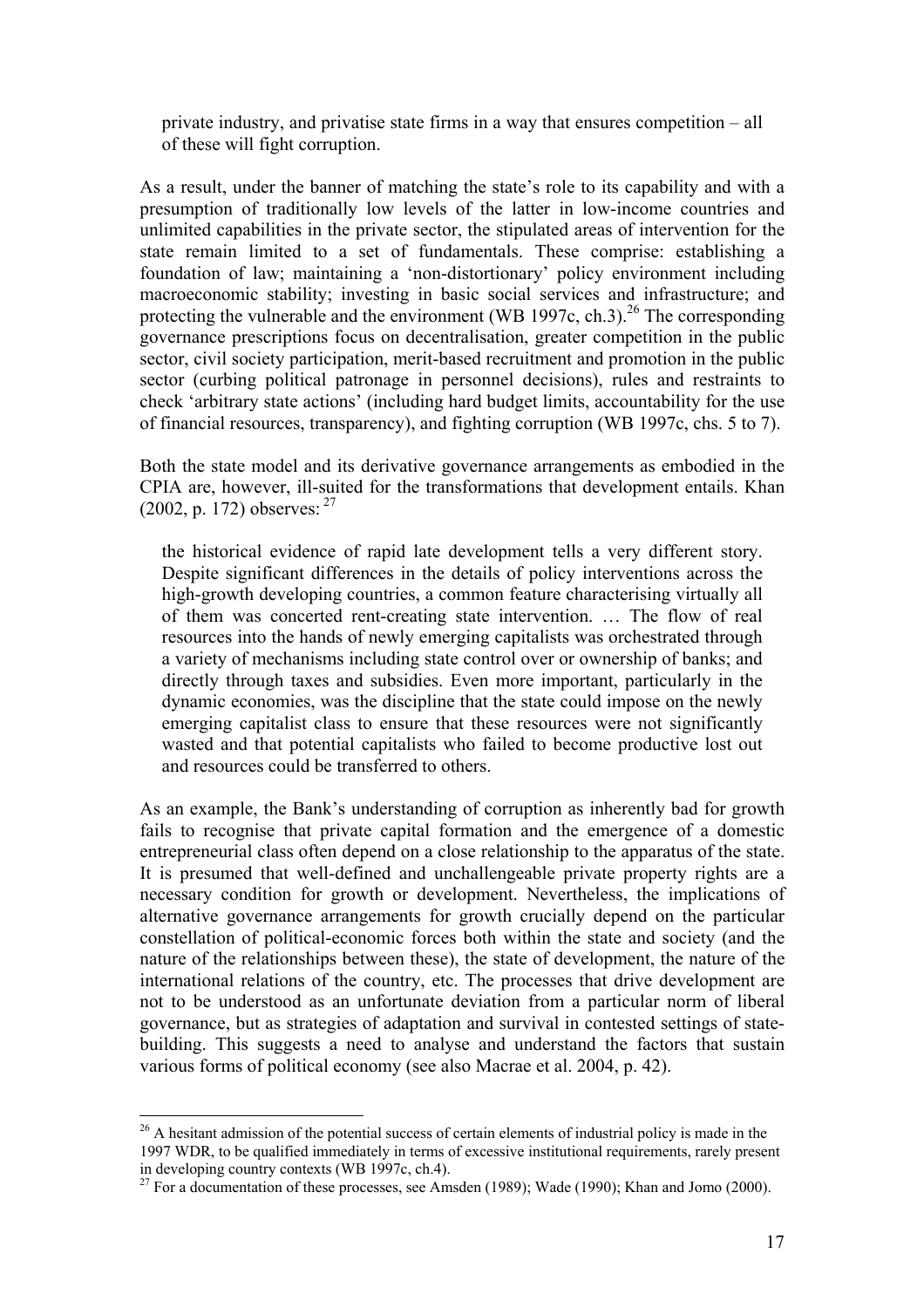Following this, the governance imperatives as embodied in the CPIA emerge as a technicist and ahistorical attempt to deal with complex underlying political-economic processes. Furthermore, attempts to attain a corruption-free, representative and accountable system of governance in a poor country may, as Khan (2002, p. 165) observes:

not only not be achievable, but … divert attention from what actually needs to be done to improve the quality of state intervention to accelerate the transition and make it more socially acceptable.

An alternative approach would recognise the potential importance of a much wider range of interventions on behalf of the state in a developing country; anchor the analysis of governance (and growth) in its political-economic reality; move away from normative projections regarding governance phenomena, informed mainly by orthodox presumptions regarding market efficiency; and refrain from imposing such liberal norms as embodied in the CPIA exercise in a bid to take into account the diverging conditions across the developing countries. The CPIA policy/institutional matrix does not correspond to the empirical reality of development. It at most describes what advanced economies could look like. An UNCTAD report (2002, p. 52) reminds us:

there is considerable institutional diversity even among industrial countries today. Imposing a common institutional standard on all countries, with widely varying conditions, is likely to be counterproductive … Experience shows that attempts to superimpose such institutions on existing economic, social and political structures in developing countries may not only fail, but may also put considerable strains on their financial and human resources.

### 5. CPIA versus PRSP

 $\overline{a}$ 

In an attempt to marry the CPIA-steered selectivity framework to the recognition of the importance of ownership for the development effectiveness of assistance programmes, the WB, together with the IMF, in 1999, introduced a new 'negotiation' framework, the Poverty Reduction Strategy Paper (PRSP). Conditioning access to the IFIs' respective concessionary resources (the IMF's Poverty Reduction and Growth Facility (PRGF) and the IDA programme) as well as for eligibility for the Enhanced HIPC Initiative.<sup>28</sup> the PRSP projects to provide a 'country-owned' policy framework for poverty reduction. Within this framework, the Bank and other donors would be able to prioritise programme support and coordinate their aid more effectively. Once completed, the PRSP is reviewed jointly by the WB and IMF staff, who advise the BWIs' respective Executive Boards on whether the PRSP is a sufficient basis for concessional lending and/or debt relief.<sup>29</sup> The process of producing a PRSP is to be

 $^{28}$  The PRGF was created by the IMF in 1999 as follow-up instrument to the ESAF, with an ambition to highlight explicitly the new anti-poverty imperative. The PRGF would try to induce policies that would focus both on economic growth and poverty reduction and that would, as a result of better national ownership, be implemented more consistently. The Bank added its own programmatic lending instrument, the Poverty Reduction Strategy Credit (PRSC), in 2001. Blend countries that do not seek PRGF arrangements do not have to produce a PRSP in order to have access to IDA resources. 29 More precisely, the Boards of the BWIs endorse each of the required documents of the PRS process

<sup>–</sup> Interim PRSP, PRSP, Annual Progress Report, and PRSP Preparation Status Reports – on the basis of a Joint Staff Assessment (JSA), recently renamed Joint Staff Assessment Note (JSAn).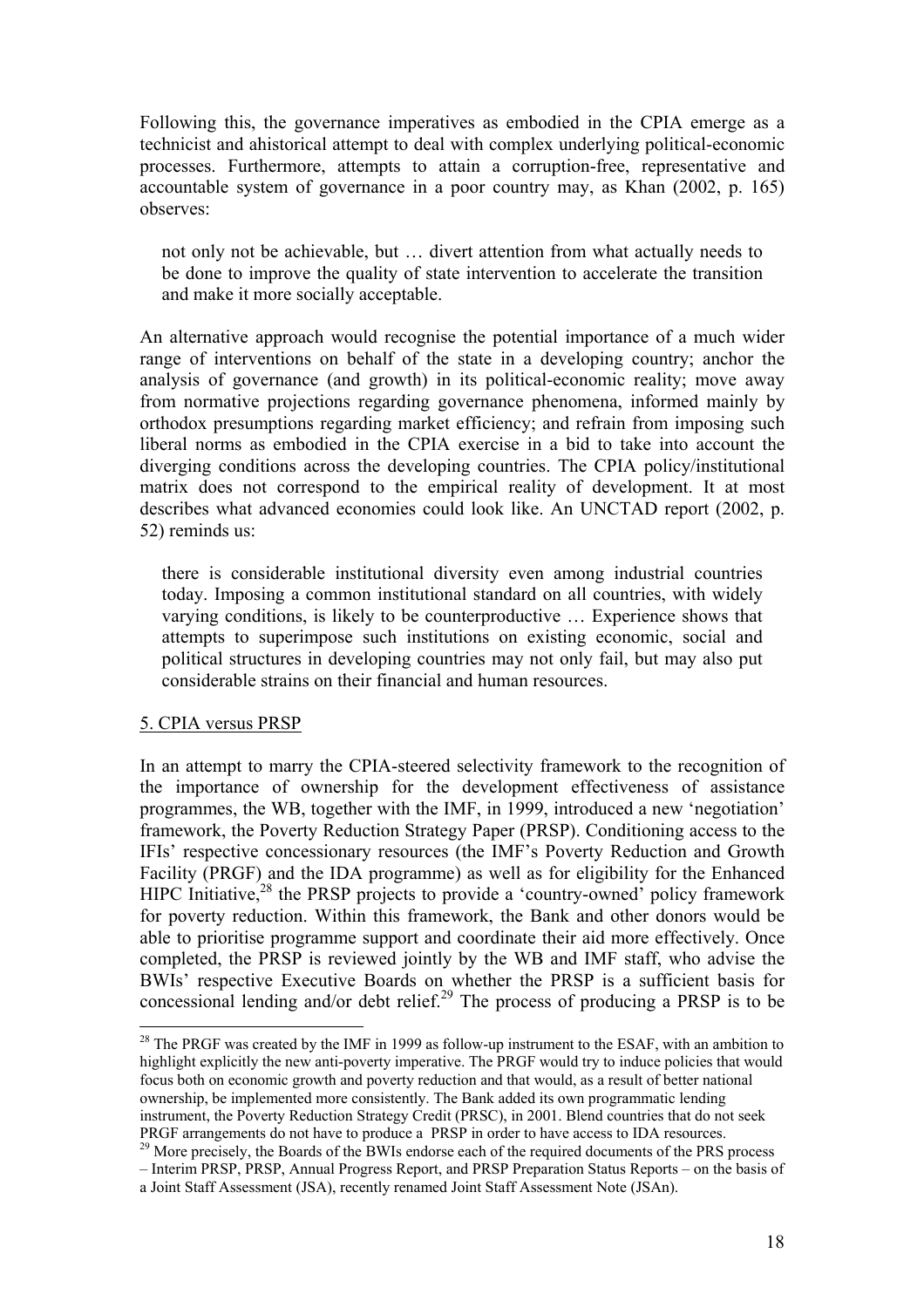repeated every three years. PRSPs are currently on the agenda of about seventy lowincome countries (www.worldbank.org/prsp).30

There is a growing literature assessing the PRS Initiative. Its contributions are, however, often undertaken or commissioned by agents with a particular interest in the initiative (donor agencies or NGOs with a commitment to the participatory approach as an alleged route to 'empowerment'). $31$  These easily tend to have a technocratic bent, identifying 'problems' and 'solutions' within a context of broad acceptance of the PRS framework, and tend to defend the assumption that the PRS approach must be preserved (Fraser 2005, p. 235; Dijkstra 2005, p. 462). The intricate relationship of authors to important sponsors of the initiative can produce dubious premises. Booth's (2003, p. 155) projected understanding of ownership in his introduction to the acclaimed review of the PRS experience in seven African countries commissioned by the Strategic Partnership with Africa, serves as an indication:

Morrissey … maintains … it does not fatally compromise the prospects of a policy's being effectively implemented that it has been taken 'off the shelf', for example, from a donor or international agency source. We have no trouble going along with this. It implies, among other things, that the fact that the RPSP process is an external initiative, from the point of view of all the study countries, is not a major problem for the assessment of ownership.

Assessments of the PRSP exercise, however, converge on a broad consensus denouncing the insufficient depth and breadth of the participatory process in the PRS initiative and its ambiguous repercussions for ownership (Driscoll and Evans 2003; Actionaid 2002; Killick and Abugre 2001; Brock et al. 2002; UNCTAD 2002; Booth 2005; McGee et al. 2002; Whitfield 2005). This is accompanied by an acknowledgment of the concomitant lack of diversity in the policies encapsulated in the various PRSPs, with a striking recurrence of such policy imperatives as trade liberalisation, privatisation, investment deregulation and fiscal stringency.<sup>32</sup> Nevertheless, it is found in the literature that PRSP countries have experienced slightly more autonomy in designing social safety nets and policies for the social sector (mainly in terms of public expenditures on health and education).

However, while the 'constructively critical' PRS literature (Booth 2003, p. 132) deplores the failures of participation to produce real national ownership of the policy space, its contributions easily fail to reflect on how these failures emerge as both effect of and conduit for IFI imperatives.<sup>33</sup> They easily propose to remedy the current unsatisfactory state of affairs by doing more of the same (increasing the participatory exercise) and address what are perceived to be capacity problems. As a result, they tend to reinforce the IFI agenda of 'capacity building' for policy-making, rather than

<sup>&</sup>lt;sup>30</sup> For the full list see http://siteresources.worldbank.org/INTPRS1/Resources/boardlist.pdf  $^{31}$  There are important exceptions, see e.g. Weber (2004); Fraser (2005); Brown (2003); Dijkstra

<sup>(2005);</sup> Whitfield (2005); Tan (2005); Gould and Ojanen (2005).

 $32$  See for instance the summary table in WDM (2005) which inventorises the policies of 50 PRSPs. <sup>33</sup> The evaluation office of the IMF itself has pointed out how the design of the PRS approach incorporates 'critical but largely unrecognised internal tensions', IEO/IMF (2004, p. 22):

<sup>&#</sup>x27;the PRS is to be country owned, but BWI policy assessments still obviously play a major role in financing decisions; it is to present strategic country aspirations, but also provide a sufficiently detailed operational guide for policymaking and external support; and it is to be country driven but meet various BWI-driven process requirements'.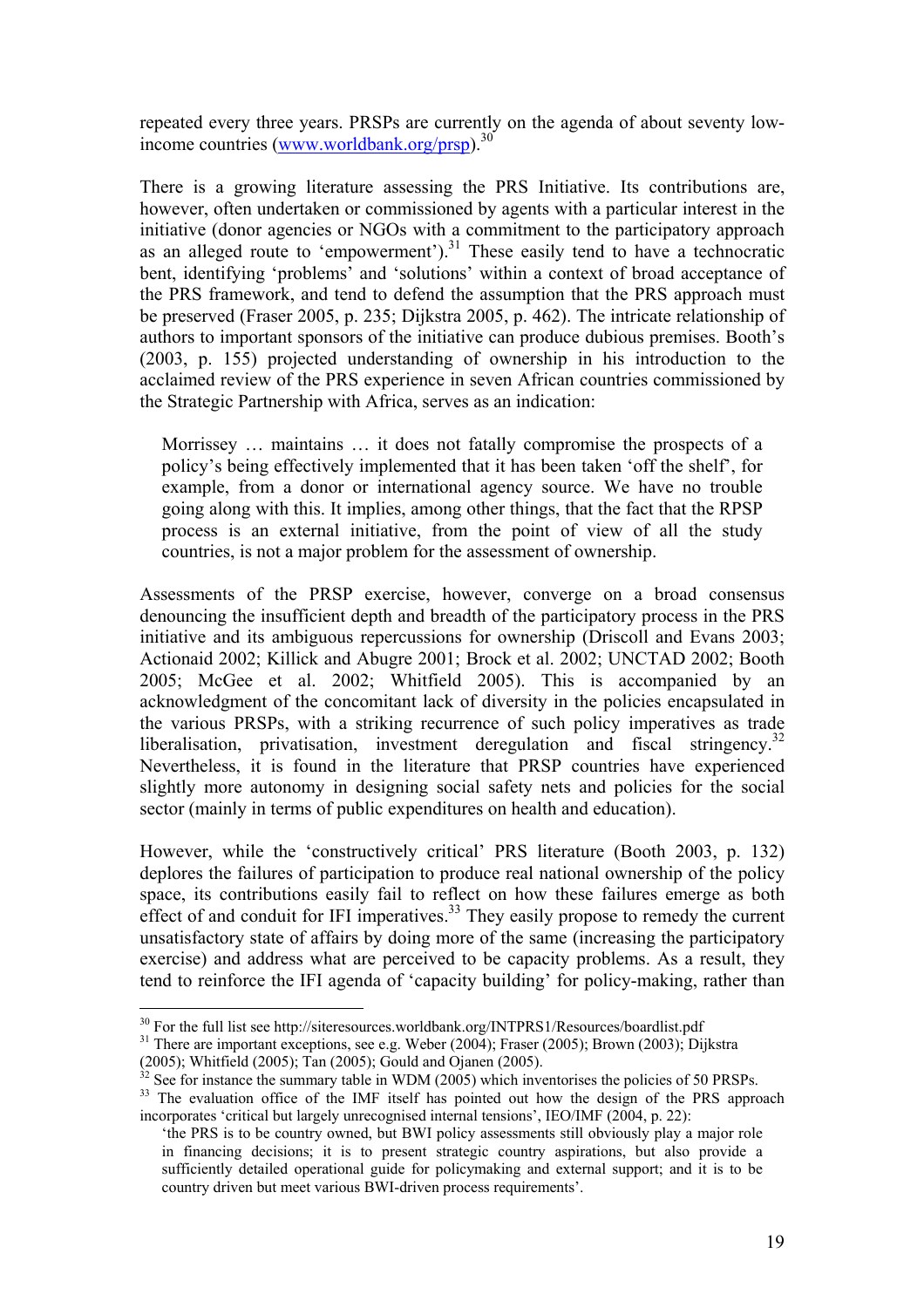identify the structuring role the PRS process plays in debtor-creditor relations (see also Tan 2005).

Closer scrutiny reveals how, notwithstanding the proclaimed ambition to make the PRSP the overarching framework for guiding assistance to countries, the predominance of the order imposed through the CPIA exercise persists in the operational realities of aid. The operational relevance of the PRSP has remained small, to the benefit of the policy frameworks imposed through the CAS, PRSC, PRGF and HIPC triggers – all effectively tallying with the CPIA. Ultimately, the PRSP comes about through a close collaboration between the debtor economy and the Bank/IMF, wrapped in a compulsory 'participation' procedure, with the CPIA results serving as beacons indicating areas on which the PRSP should focus (see also Harrison 2004).

Consider the relationship between the Bank's Country Assistance Strategy (CAS) and the PRSP.<sup>34</sup> The Country Assistance Strategy was introduced in FY91 and evolved into a strategic document for Bank assistance in the mid-1990s as the Bank sought to shift its focus from projects to more 'holistic' ways of supporting countries (Goldin et al. 2002, p.163). Drawing on Bank analysis (ESW), the CAS assesses a country's policy and institutional framework – macroeconomic policies, structural and social policies, institutions, and governance. Subsequently, it sets out a programme of Bank Group non-lending (analytical) and lending (adjustment and investment) support. Increasingly, the main policy prescriptions in the CAS are focused on aspects of the CPIA that are shown to be weak. The CAS encompasses three lending scenarios: low, base, and high case. The results from the CPIA inform the triggers for different lending scenarios, and the CAS base case is consistent with the performance-based IDA allocation (see above; IDA  $2002a$ ).<sup>35</sup>

Bank documents explicitly treating the PRSP-CAS relationship emphasise how the CAS seeks to operationalise those portions of the PRSP that are in line with key IDA goals, IDA (2002b, p. 42 my emphasis):

As the PRSP becomes a full-fledged strategic document of the country, the CAS becomes in essence IDA's business plan in support of the country's poverty reduction strategy, *selectively* supporting country poverty reduction goals on which IDA agrees and is best placed to make a contribution.

The CAS then seeks to reflect the assessment as put forward in the Joint Staff Assessment of the PRSP, and articulates the extent to which the priorities of the IDA programme (or PRGF-supported programmes) are to be aligned with those of the PRSP, with the CPIA serving as a benchmark, WB (2004k, p. 22 again my emphasis):

 $34$  See Wood (2005) on the relationship between the PRSP and the PRSC.

 $35$  Triggers constitute some kind of 'mega-conditions' (BIC, p. 2) that apply to the entire Bank portfolio of a country. They are applied in an ex-post manner, in that a country will only move into a higher lending case scenario after the trigger conditions have been satisfactorily met. Triggers generally cover three areas: macro-economic management; the broader policy environment touching upon more 'structural issues' such as privatisation, trade liberalisation, labour market reform; and portfolio performance (WB 2005c, p. 12).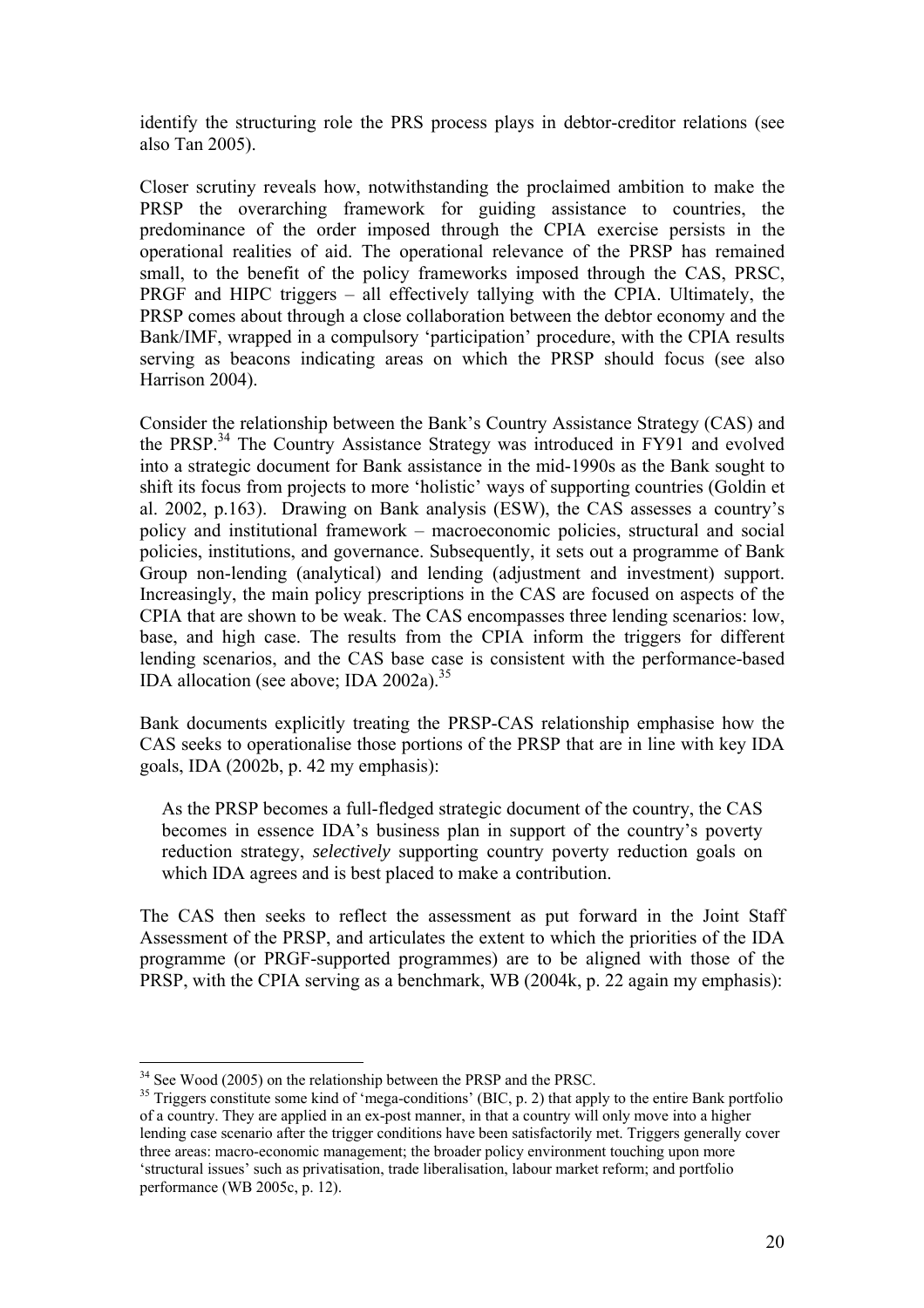For the Bank, the CAS is meant to build on the JSA to *selectively* design its assistance.

A recent proposal to redesign the CAS format to become more 'results-focused' (WB 2005c, p. 23) re-affirmed the nature of the relationship between the two documents. The primacy of the CPIA in determining the extent to which these documents will draw on one another persists, my emphasis:

 (i)f the PRSP does not reflect *global priorities* such as the MDGs, IDA13 and IDA14 performance indicators [own: the CPIA] … then writing the CAS will be more difficult because the document will have to strike the right balance between global and country priorities.

The CPIA thus effectively serves as a filter between a PRSP and the operational realities of Bank concessionary assistance as put forward in the CAS. The Bank clarifies, WB (2005c, p. 26):

The heightened emphasis on alignment of the CAS with country priorities does not obviate the Bank's responsibility to assess the country's priorities, its economic and policy performance, the political environment, and other factors affecting development effectiveness and credit risk. A careful diagnosis by the Bank of the country's development challenges sets the state for the Bank to decide to which areas it can best contribute as to further the country's development … the Bank will not always be able to fully endorse a country's priorities and may sometimes opt for limited engagement.

In addition, it is expected that the implementation of PRSP policies reflects in the country performance (CPIA) ratings (IDA 2002b), revealing an implicit assumption that the former are necessarily in line with the imperatives embedded in the latter.

Nevertheless, while the CPIA conditions which countries have access to what, and the CAS rather than the PRSP prevails in determining the framework of engagement of the debtor country with the Bank, the PRS initiative fulfils an important function in the regulation of domestic understandings of policy options, in accordance with CPIA priorities. Even though the PRSP emblematically seeks to project the idea that domestic processes of 'participation' and the consequent 'ownership' of policies steer a country's poverty reduction strategy, it provides another attempt to 'teach' the Southern constituencies, governments and civil society alike, what 'apt' development and poverty reduction strategies look like, with the latter persistently conditioned by the unchallenged neo-liberal core set of ideas as summed up in the CPIA. In short, if the PRSP fails operationally, it fulfils an important ideological role. As such, it provides a fruitful conduit for the Bank's recent knowledge agenda.

### 6. The Bank and knowledge: tightening the web

The PRS project implies a far-reaching and widespread 'capacity-building' enterprise (in terms of the analysis of poverty, the monitoring of indicators, the facilitation of consultation and participation, etc.) that targets various segments of society (the executive branch of government, parliament, regional and municipal governments, and civil society organisations), and in which the IFIs are trying to assume an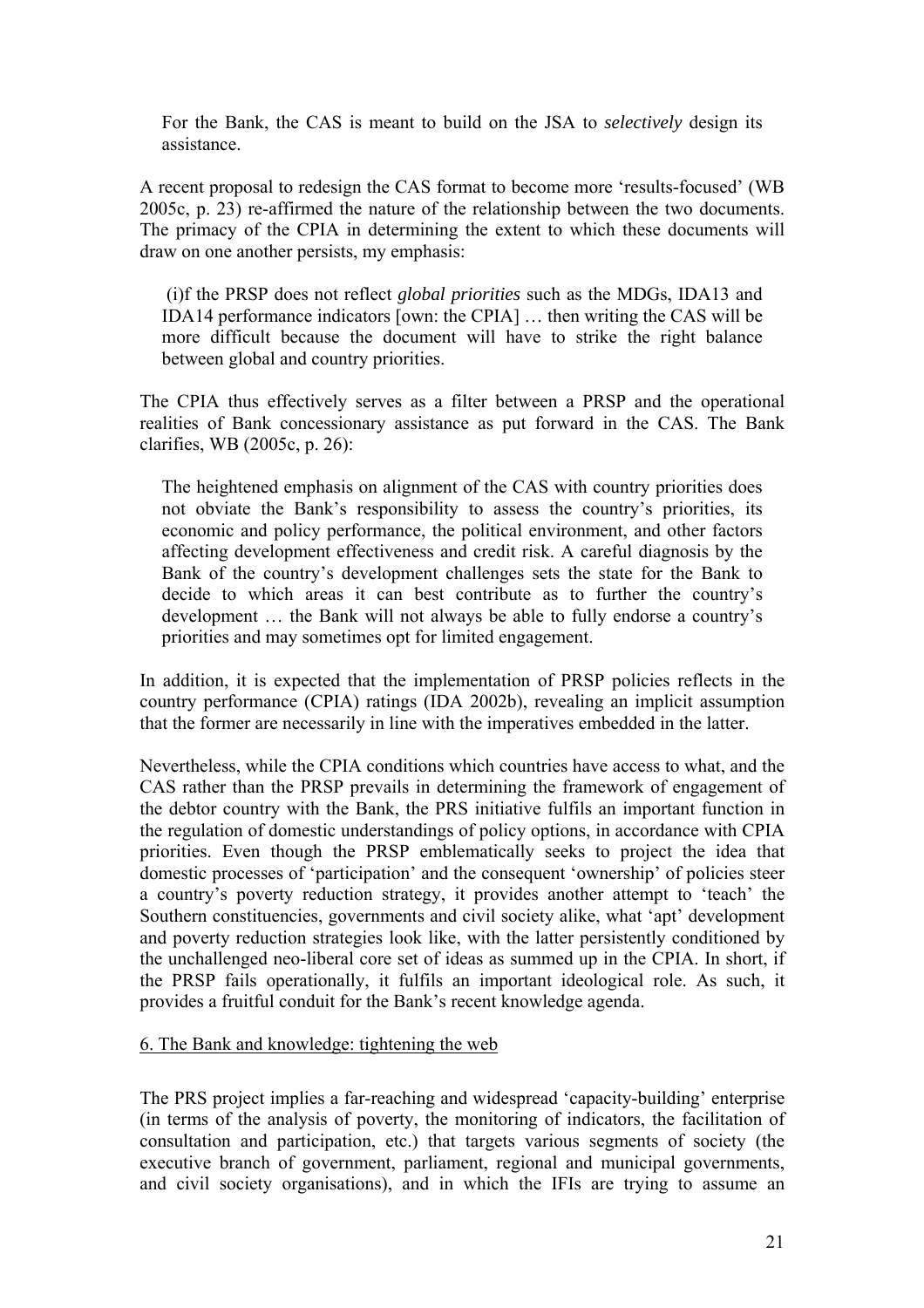important role. A joint staff statement specifies, IMF/WB (2002, p. 22 original emphasis):

To help countries to prepare realistic growth projections, develop alternative macroeconomic scenarios, and balance higher aid flows with the need to safeguard macroeconomic stability, **development partners – including the Fund – should engage early in the participatory process as it relates to the macroeconomic implications of countries' PRSP priorities and policy choices**. There are three levels of engagement in the PRSP process – vis-à-vis the government, PRSP working groups, and civil society. … Fund and Bank staff participation in the PRSP participatory process should seek to enhance the quality and depth of dialogue on macroeconomic and financial policies, on sources and projected rates of growth, and on alternative scenarios. …. (S)taff will continue to engage with civil society at large in the context of staff visits, external outreach, and routine contacts by resident mission/country staff. The Fund and Bank will also help build national capacity within governments (including parliaments), but also among CSOs, through technical assistance and learning activities.

To this purpose, the IFIs dispose of a host of tools. These include a PRSP Sourcebook drafted jointly by WB/IMF staff,  $36$  workshops, conferences, a learning programme of the WBI in support of PRS process ("Attacking Poverty"), training, guidelines, and so on. In addition, the Bank and Fund staffs present the country authorities with a common country-specific perspective on the 'key' impediments to faster growth and poverty reduction, the objective of which is 'to help the country authorities to produce a poverty reduction strategy in which policy actions to raise growth and reduce poverty are integrated into a coherent framework of macroeconomic, structural and social policies' (IMF/WB 1999a, p.13). Each BWI aims to do this along its traditional area of expertise. Thus, Fund staff seek to promote 'prudent' macroeconomic policies, structural reforms in related areas, such as exchange rate and tax policy, and issues related to fiscal management, budget execution, fiscal transparency and tax and customs administration. The Bank is to take the lead in 'advising' the authorities in the design of poverty reduction strategies, including the diagnostic work such as poverty assessments and their monitoring, the design of sectoral strategies, reforms that assure 'more responsive' institutions, and the provision of social safety nets (IMF/WB 1999b, p.14). The Bank staff would also advise on how to improve the effectiveness and poverty-orientation of public expenditure (through Public Expenditure Reviews and the like) and on other structural reforms such as privatisation and regulatory reform. Many areas will be shared between the two staffs, in particular issues touching upon the establishment of an environment 'conducive to private sector growth, trade liberalisation, and financial sector development' (p. 14).<sup>37</sup>

 $\overline{a}$  $36$ See

http://web.worldbank.org/WBSITE/EXTERNAL/TOPICS/EXTPOVERTY/EXTPRS/0,,contentMDK: 20175742~pagePK:210058~piPK:210062~theSitePK:384201,00.html.

<sup>&</sup>lt;sup>37</sup> The engagement of the IFIs in a host of 'advisory' exercises related to the PRS process has further to be seen in the context of their recent involvement in the development of 'reports on the observance of standards and codes' (ROSCs) (see IMF, www.imf.org/external/np/exr/facts/prgf.htm). In this exercise, the two institutions undertake a large number of summary assessments of the observance of selected standards relevant to private and financial sector development and stability (see http://www.worldbank.org/ifa/rosc\_more.html). See Soederberg (2004a) for a thorough assessment.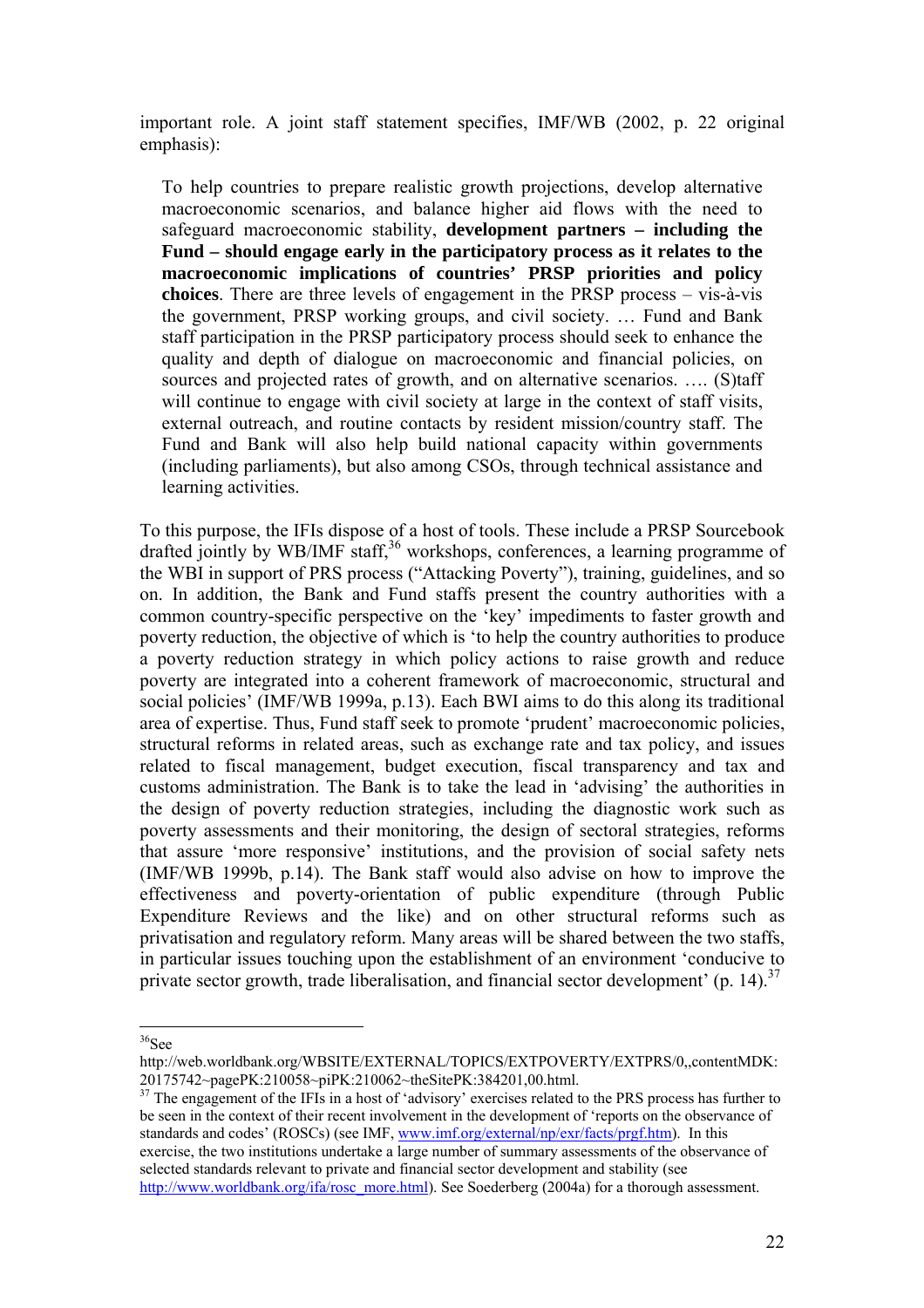Hence, even it is 'crucial' that the PRSP is an 'accurate reflection' of the country's objectives and intentions, it is equally important that the IFIs 'inform' the process through country dialogue, analysis based on international experience, the Bank/Fund Joint Staff Assessment (JSA), and a host of 'learning programmes' (WB 2002b, p.11). IDA Deputies had specifically recommended, IDA (2002b, p. 22):

Helping governments carry out diagnostic analyses during the PRSP process is a priority for IDA. Nevertheless, in many cases IDA will have to undertake core diagnostic analyses itself, particularly on baseline social and environmental conditions, fiduciary arrangements, and assessment of countries' readiness to make effective use of IDA resources. IDA will, however, always seek to build borrowers countries' capacity to undertake such analyses and will also draw on other sources of analytical work wherever possible.

Ultimately, a less observed but nevertheless pervasive implication of the PRS initiative then is that it provides another avenue along which the WB can steer its 'capacity building' (or newly discovered 'knowledge') role in LICs. Rather than providing a genuinely country-owned framework of engagement between debtor and creditor countries, the PRS process seems more about mainstreaming anti-poverty efforts in national policy processes across LICs and is to be seen in the context of other IFI initiatives related to that purpose – CAS consultations, ROSCs, and various knowledge activities (see below). As a result, these poverty-alleviation programmes have been accompanied by 'increased powers of surveillance and control over both public and private spheres in the South' (Soederberg 2004b, p. 285). The PRSP initiative comes to serve as a valuable mechanism through which IFI imperatives can be internalised by various segments of society in LICs. Booth and Lucas (2002, p. 3 original emphasis) candidly observed:

no one should be under the illusion that the coming of PRSPs implies the end of old-style conditionality and performance benchmarks. It would be a mistake even to assume that it guarantees a reduction in the number and complexity of such conditions. But the role of PRSP processes in the Enhanced HIPC decision and completion procedures, and in the broader panorama of IDA and IMF activities, does bring something new into the incentive structure facing policy makers in countries of the region. It implies a leavening of traditional conditionalities with a new form focused on in-country *processes*.

Such an understanding of the process resonates in the most recent joint Bank-IMF review of the PRS initiative, where an appraisal of the role of the PRSP in streamlining ideas on development and 'apt' routes to poverty reduction (with the embedding of a set of particular macroeconomic, structural, judicial policies) takes prevalence over its role in organising or influencing the terms on which a country receives aid (IMF/WB 2005, p. 3). The Bank's Strategic Framework for Africa (WB 2004e, p. 78 original emphasis) further highlighted:

As IDA works within this [partnership] framework, how IDA's effectiveness is measured also needs to change. Until now, IDA's impact has largely been measured through the *projects and programs* it has financed. Current measurement systems internal to the Bank … have primarily focused on judging the success of project-based lending. Yet, two other areas for results also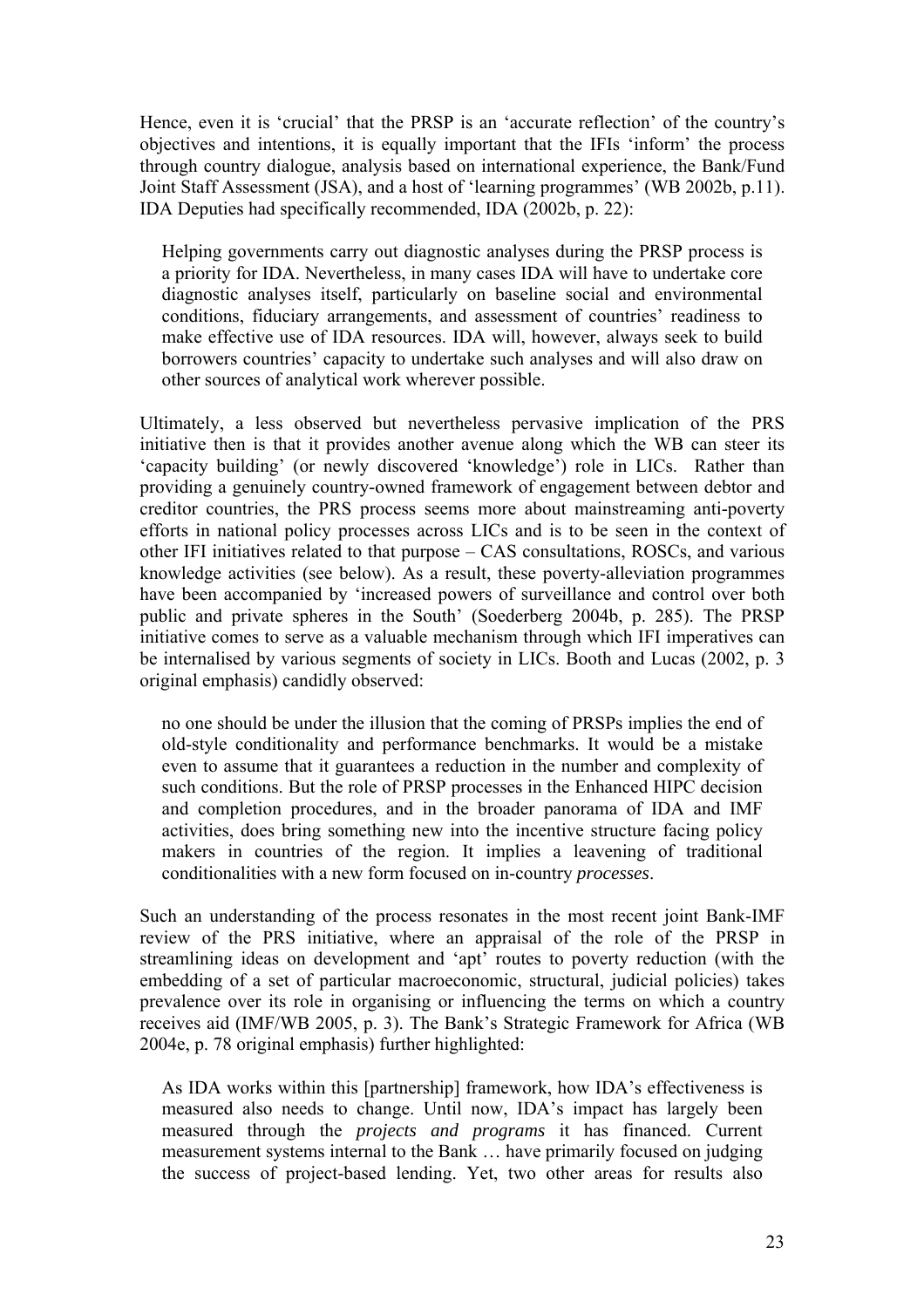become critical in this model: policy dialogue and partnership. *Policy dialogue* includes both the analytical work done by the IDA, as well as other means of advising clients: informal policy notes, policy discussions, and workshops. As IDA moves toward supporting a country's PRSP, there needs to be an increased focus on how IDA is supporting the PRSP process, including the underlying analysis of development issues and solutions.

Thus, the PRSP approach has broad implications for both the process and content of the Bank's work in LICs, and this tallies well with the Knowledge Bank ambitions (see WB 2005d, p. 23). At the 1996 Annual Meeting then Bank President James Wolfensohn had called for the Bank to become a Knowledge Bank (Wolfensohn 1996). While the transfer of knowledge had always been a dimension of the Bank's role, the more so as it became leader of the aid regime when policy-based lending expanded rapidly, the knowledge initiative sought to broaden the scope and raise the profile of this function. This involved a whole set of Bank initiatives including: significant investments in Economic and Sector Work (ESW), the Bank's applied research programme which has expanded since the introduction of the PRS initiative (WB 2004k, p. 42; WB 2004e, p. 16); stabilising a longer-term decline in funding for research in the research department of the Bank (DEC); a massive reinvigoration of the World Bank Institute, the Bank's client learning programme with its client training expanding from 7,000 people in 1996 to a vast 110,000 in 2005 (WBI 2004); and a dramatic increase in a set of specific 'knowledge-promoting' initiatives including the Global Development Gateway and the Global Development Network  $(GDN)^{38}$ 

Consider the latter initiative.<sup>39</sup> The GDN is explicitly intended to be a forum for Southern knowledge-sharing through the organisation of conferences, collaborative research, research awards, etc, and more than 1,000 research and policy institutes through the developing world participate in GDN activities. While the Knowledge Bank 'scans globally' for best practice, the GDN partners are to 'reinvent locally', with local adaptation amounting to the 'reinvention' of 'best practice' for the new context by local research and policy institutes (Stiglitz 2000b; Squire 2001). Local policy and research institutions are to adapt and prepare a 'transplanted policy initiative' to 'survive better and perhaps thrive in the local environment'. As a result of this process of 'adaptation', government officials are more likely no longer to see policy reform as a foreign imposition, 'but as a local product that addresses their needs and which they can sponsor'. As such, and more so when viewed against the backdrop of a persistent decline in national institutes of research in developing countries over the last two decades (see Vaa 2003), the GDN can potentially play an important role in structuring the supply of development knowledge within developing countries, strengthening the advocacy and agenda-setting capacities of certain thinktanks and amplifying one discourse of a particular (economic) knowledge in

<sup>&</sup>lt;sup>38</sup> For a comprehensive account of the various initiatives of the Knowledge Bank, see King and McGrath (2004, especially pp. 55-98).

<sup>&</sup>lt;sup>39</sup> The initiative for the GDN originated in Development Economics Department of the Bank at the instigation of then vice-President, Joe Stiglitz, and in partnership with the WBI. Today, however, the GDN prides itself on its formal independence with headquarters in New Delhi, notwithstanding continuing budgetary dependence of more than sixty percent on the WB (see GDN AR 2005, p. 31). Since its inception, the GDN Secretariat has been headed by a former Bank official, Lyn Squire. See Johnson and Stone (2000) on the genesis of the GDN.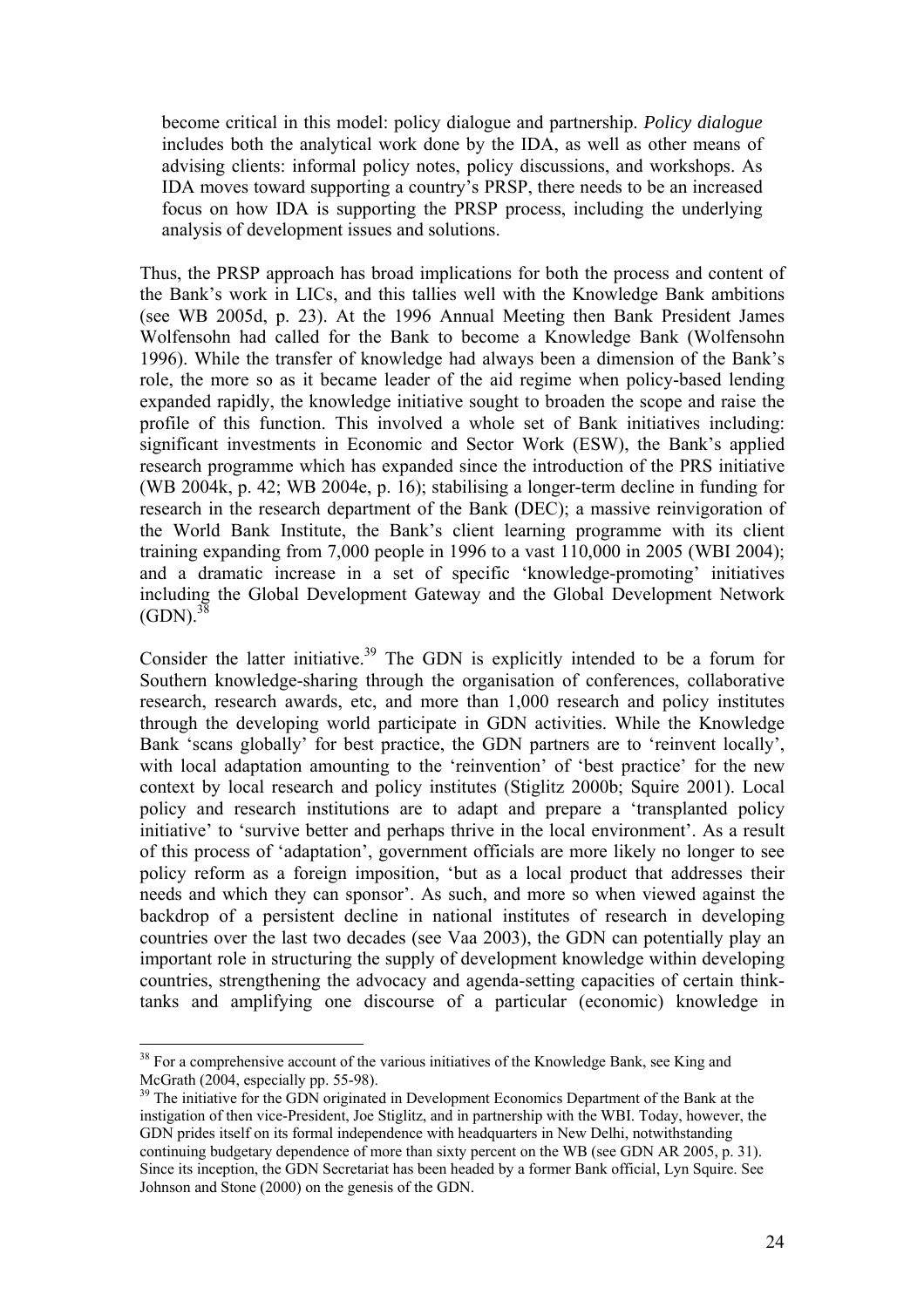preference to alternative voices (see Stone 2000). Certain policy approaches are reinforced by the multiplication of organisations at a domestic level and, although alternative perspectives on development and grass-roots knowledge are not necessarily excluded, with the GDN explicitly embracing 'multi-disciplinarity', their influence is more tenuous given the particular status (and state) of the discipline of economics (see Stone 2003).

And this brings me, finally, to a few issues that might need to be raised regarding the Research Alliance for Development (RAD), a Bank-initiated network of academic and research institutions, under which umbrella the event for which this paper was submitted took place. While the GDN seeks to promote the development of research capacity and research networks in developing countries, with potentially strong implications for the nature of ideas reinforced, the RAD, according to its mission statement, seeks to foster relations between the Bank and outside academic and research expertise

Tying this back to the observations made above regarding the quality of the research on selectivity that provided the analytical cornerstone for the legitimation and promotion of CPIA-based approaches by the Bank across the broader donor community, the question obviously arises as to why the Bank would need to establish formal networks with academic and research communities when it has a particularly poor record of heeding existing critical commentary.<sup>40</sup> The reasons for the Bank's latest initiative to create closer ties with academic networks need to be critically examined – and maybe even more so given the initiative's origins in the Bank's External Affairs department. Indeed, it was the latter department that heavily leveraged its resources to promote the *Assessing Aid* results, undisturbed by their manifold flaws. Furthermore, why is the Bank keen to draw in the academic community, even those critical of the Bank, while it seems to remain intolerant of critical appraisals from within – as witnessed with the three high-profile resignations of the last few years, and as documented extensively in Broad (2006). Could this latest Bank initiative to bring in the academic community indicate a further attempt by the Bank to manage dissonant discourse? These issues need careful examination, not in the least given the Bank's recent spate of legitimacy-enhancing efforts, with little substantial effect as just documented above. Mechanisms that could possibly, even if unwittingly, amplify Bank discourse need serious scrutiny.

# 7. Conclusion

 $\overline{a}$ 

The CPIA exercise emblematically illustrates how in practice Bank assistance remains conditional in an even more stringent manner on a core set of neo-liberal policies, with a veneer of social and governance concerns. This combines with its commitment to country 'ownership' through Poverty Reduction Strategy Papers (PRSPs). The latter come about through close collaboration between debtor country and the Bank/IMF, wrapped in a compulsory 'participation' procedure in which CPIA results serve as beacons indicating areas on which the PRSP should focus. The recipient country as such facilitates a policy framework, developed according to Bank/IMF priorities, that ties certain aspects of social policy formation to the well-known

 $40$  This has been probably most striking in the way in which the Bank has dealt with the various critiques that were provided during the era of structural adjustment. For a most recent illustration, see SAPRIN (2002, pp. 23-26).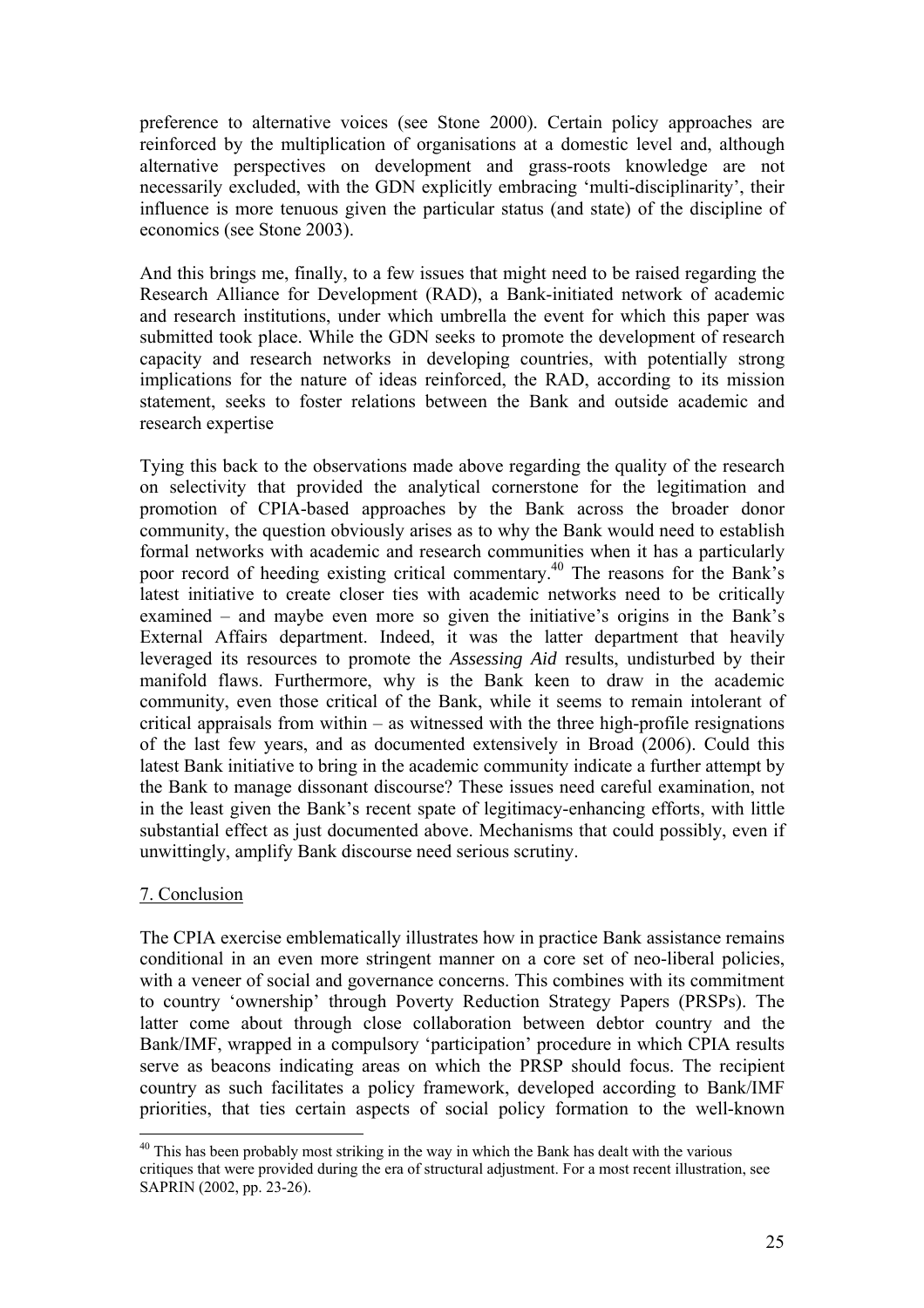neoliberal macroeconomic framework. In this manner, poor economic performance is invariably attributed to weak implementation rather than wrong policies; and the core policies upon which assistance is conditioned, as reflected in PRSPs, are anchored in what can aptly be called the 'Washington Consensus plus plus'. Moreover, countries that have not yet sufficiently 'improved' their policies and governance are to benefit from ideas (mainly transferred through policy dialogue and advisory services) rather than loans. The pedagogical role of the Bank moves centre stage, supported by a host of knowledge initiatives. As such, a logistical aid framework has emerged that can more successfully guarantee the adoption of the Bank's reform agenda, which now has a broader reach than was originally the case under the era of structural adjustment and stabilisation, and which contributes to 'an intricate web of surveillance and discipline' that seeks to spin 'common-sense values' across and within national spaces (Soederberg 2004).

#### **References**

- Amsden, A. 1989, *Asia's Next Giant: South Korea and Late Industrialisation*, Oxford University Press, Oxford, New York.
- Berthelemy, JC. & Tichit, A. 2002, 'Bilateral donors' aid allocation decisions', Discussion Paper No. 2002/123, UNU Wider [Online].
- Beynon, J. 2001, 'Policy Implications for Aid Allocations of Recent Research on Aid Effectiveness and Selectivity', paper presented at the Joint Development Centre/DAC Experts Seminar on 'Aid Effectiveness, Selectivity and Poor Performers', Paris [Online] Available at: http://www.oecd.org/dataoecd/15/62/2664833.pdf, 2001.
- BIC, 'The World Bank's master plan for your country: the Country Assistance Strategy', Available at: http://www.bicusa.org/bicusa/issues/misc\_resources/294.php
- Bird, G. 1997, 'External financing and balance of payments adjustment in developing countries: getting a better policy mix', *World Development*, vol. 25, no. 9, pp. 1409-1420.
- Booth, D. (ed.) 2003, 'Introduction and overview', *Development Policy Review,* vol. 21, no.2, pp. 131-159.
- Booth, D. 2005, 'Missing links in the politics of development: learning from the PRSP experiment', ODI Working Paper 256, ODI, London.
- Booth, D. & Lucas, H. 2002, 'Good practice in the development of PRSP indicators and monitoring systems', ODI Working Paper 172, ODI, London [Online].
- Burnside, C. & Dollar, D. 2000, 'Aid, policies and growth', *American Economic Review*, vol. 90, no. 4, pp. 847-868.
- Chang, HJ. 1996, *The Political Economy of Industrial Policy*. Macmillan, London.
- Chang, HJ. 2002, *Kicking Away The Ladder. Development Strategy in Historical Perspectiv*,*.*  Anthem Press, London.
- Collier, P. 2000, 'Conditionality, dependence and coordination: three current debates in aid policy', in *The World Bank: Structure and Policies*, Gilbert, C and Vines, D. (eds.), Cambridge University Press, Cambridge, pp.
- Collier, P. & Dollar, D. 2001, 'Can the world cut poverty in half. How policy reform and effective aid can meet IDGs', *World* Development, vol. 29, no.11, pp. 1787-1802.
- Dijkstra, G. 2005, 'The PRSP approach and the illusion of aid effectiveness: Lessons from Bolivia, Honduras and Nicaragua', *Development Policy Review*, vol. 23, no.4, pp. 443- 464.
- Dollar, D. & Levin, V. 2004, 'The changing quality and quantity of aid, 1984-2000', World Bank Policy Research Working Paper 3299.
- Driscoll, R. & Evans, A. 2005, 'Second-generation Poverty Reduction Strategies: New opportunities and emerging issues', *Development Policy Review*, vol. 23, no.1, pp. 5-25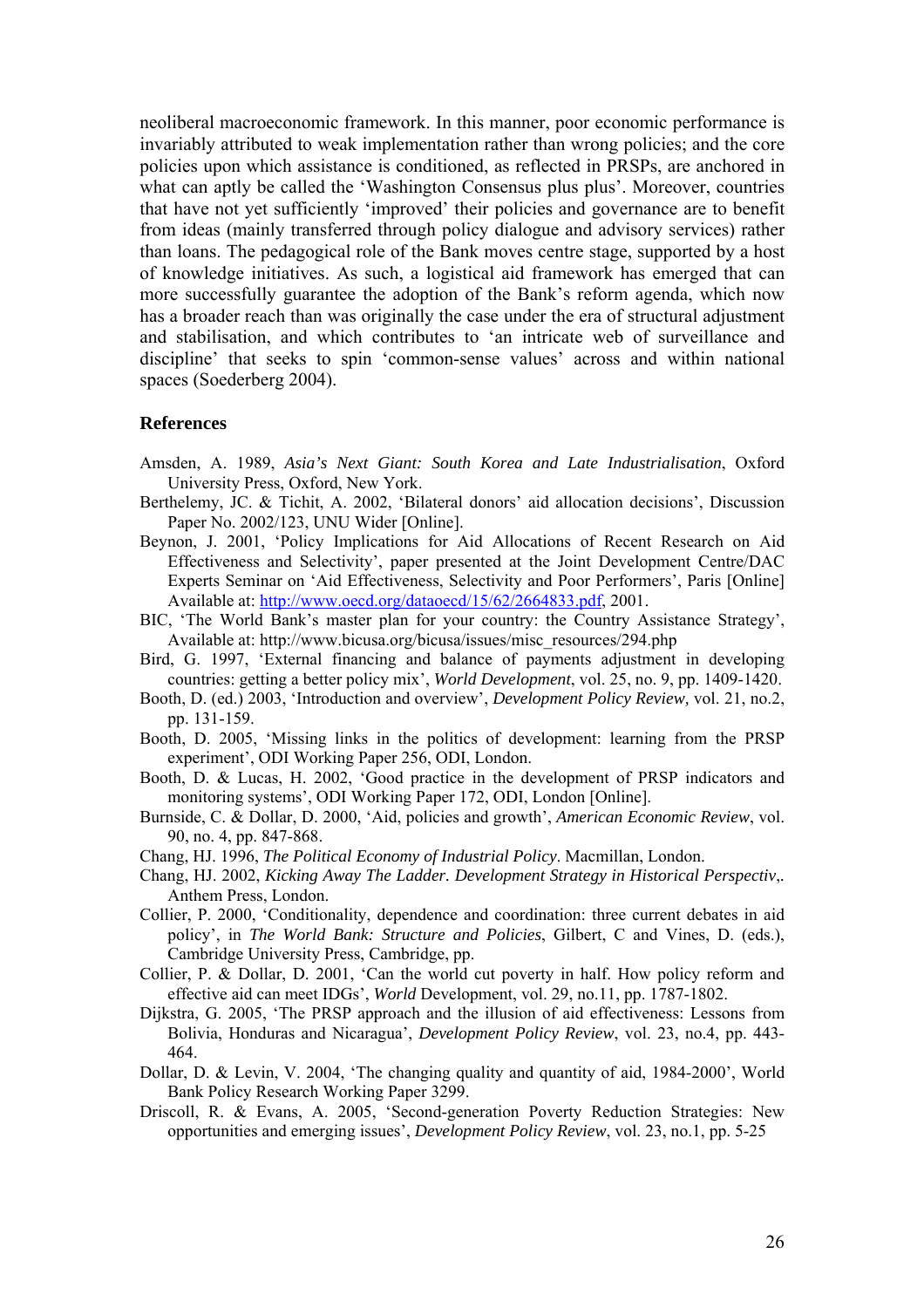- Dyer, N. *et al*. 2003, 'Strategic review of resource allocation priorities', paper submitted by DFID to Joint OECD DAC/Development Centre Experts' Seminar on Aid Effectiveness and Selectivity, OECD, Paris, [Online]
- Easterly, W. 2003, 'Can foreign aid buy growth' *Journal of Economic Perspectives*, vol. 17, no.3, pp. 23-48.
- Ellerman, D. 2002, cited in *Bretton Woods Update* 26:1, [Online] Available at: www.ellerman.org/Memos/Sowing&Reaping.pdf
- Elson, D. & Cagatay, N. 2000, 'The social content of macroeconomic policies'. *World Development*, vol. 28, no. 7, pp. 1347-1364,
- Fine, B., Lapavitsas, C. & Pincus, J. (eds.) 2001, *Development Policy in the Twenty-first Century. Beyond the post-Washington consensus*, Routledge, London
- Fraser, A (2005), 'Poverty Reduction Strategy Papers: now who calls the shots?', *Review of African Political Economy*, 104/5, pp. 317-340.
- Goldin, I., Rogers, H. & Stern, N. 2002, The Role and Effectiveness of Development Assistance, in *A Case for Aid: Building a Consensus for Development Assistance*, World Bank, Washington, D.C.
- Gottschalk, R. 2005, 'The macro-context of PRSPs: Assessing the need for a more flexible macroeconomic policy framework', *Development Policy Review*, vol. 23, no.4, pp. 419- 442.
- Hout, W. 2002, 'Good governance and aid: selectivity criteria in development assistance'. *Development and Change,* vol*.*.33, no. 3, pp. 511-527.
- Herman, B. 2004, 'How well do measurements of an enabling domestic environment for development stand up?', UNCTAD XVIII Technical Group, Meeting of the Group of 24, [Online] Available at: http://www.g24.org/003gva04.pdf.
- IDA 2001c, *Enhancing IDA's Performance-Based Allocation System*, IDA, September 2001, Available at:  $\alpha$ http://siteresources.worldbank.org/IDA/Resources/Seminar%20PDFs/Allocationssystem. pdf
- IDA 2002a, *Linking IDA Support to Country Performance*, Third Annual Report on IDA's Country Assessment and Allocation Process, IDA, April 2002, Available at: http://wwwwds.worldbank.org/servlet/WDS\_IBank\_Servlet?pcont=details&eid=000160016\_200308 07174930.
- IDA 2002b, *Additions to IDA Resources: Thirteenth Replenishment. Supporting Poverty Reduction Strategies*, Available at:. http://siteresources.worldbank.org/IDA/Resources/FinaltextIDA13Report.pdf.
- IDA 2003a, *Allocating IDA Funds Based on Performance. Fourth Annual Report on IDA's Country Assessment and Allocation Process*. March 2003. Board Report. http://wwwwds.worldbank.org/servlet/WDS\_IBank\_Servlet?pcont=details&eid=000094946\_030327 04025855.
- IDA 2004a, *IDA's Performance-Based Allocation System: IDA Rating Disclosure and Finetuning the Governance Factor*, IDA, September 2004, http://wwwwds.worldbank.org/servlet/WDS\_IBank\_Servlet?pcont=details&eid=000160016\_200410 04180025.
- IDA 2004b, *IDA's Performance-Based Allocation System. Update on Outstanding Issues*, February 2004, http://wwwwds.worldbank.org/servlet/WDS\_IBank\_Servlet?pcont=details&eid=000160016\_200402 09111440.
- IDA 2004d, *Report of a panel of external experts convened to review the methodology and process of the World Bank's Country Policy and Institutional Assessment*, April 2004. http://siteresources.worldbank.org/IDA/Resources/CPIAExpPanRepSecM2004-0304.pdf
- IDA 2005, *Additions to IDA Resources: Fourteenth Replenishment. Working Together to Achieve the Millennium Development Goals*, Report from the Executive Directors of the IDA to the Board of Governors, Available at: http://siteresources.worldbank.org/IDA/Resources/14th\_Replenishment\_Final.pdf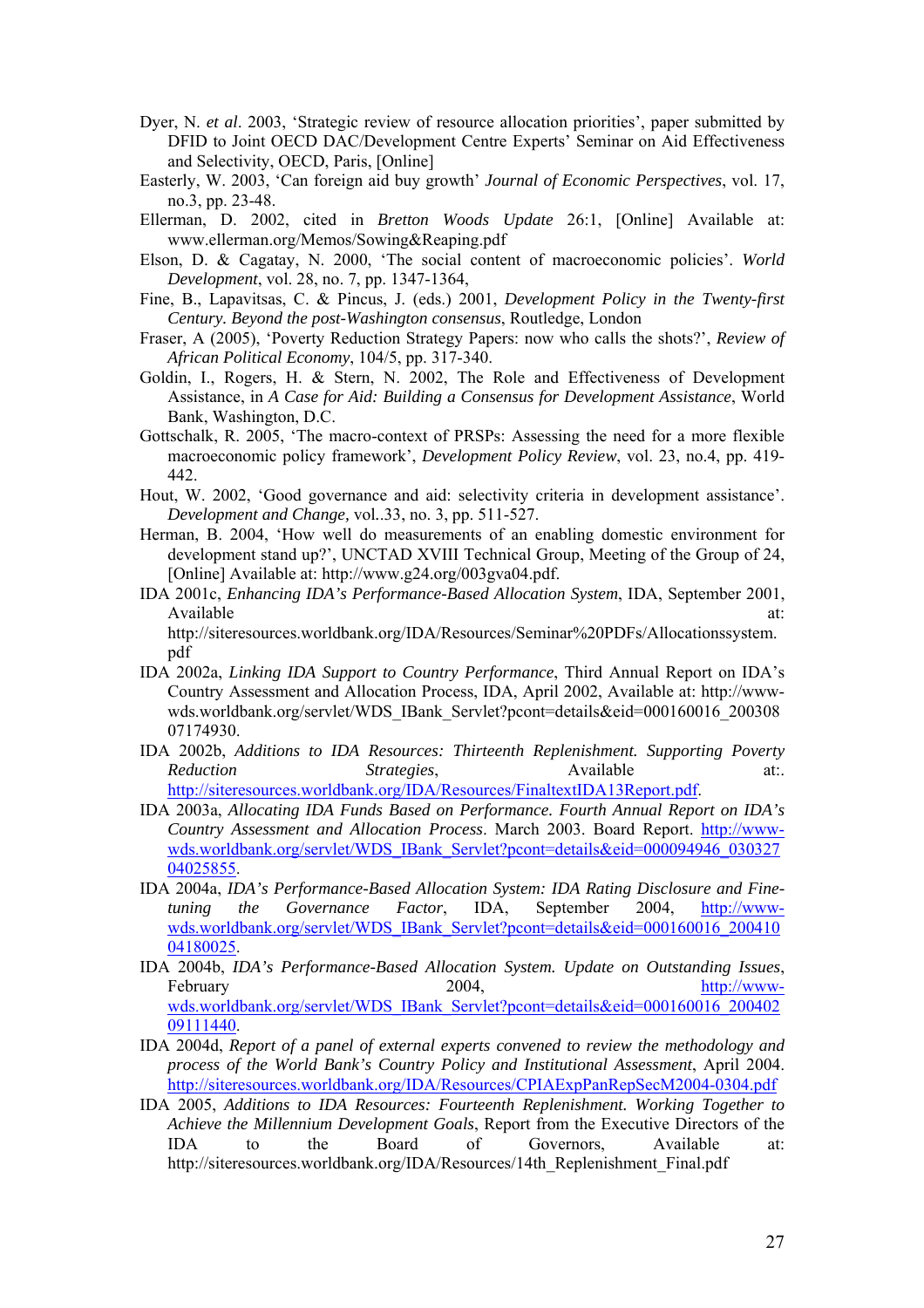- IMF/World Bank 1999a, *Building Poverty Reduction Strategies in Developing Countries*, Development Committee, September 1999, Available at: http://siteresources.worldbank.org/INTPRS1/Resources/383606- 1092340662634/build\_en.pdf
- IMF/World Bank 1999b, *Poverty Reduction Strategy Papers –Operational Issues*, December 1999, Available at: http://www.imf.org/external/np/pdr/prsp/poverty1.htm
- IMF/WB 2005, *Joint World Bank and IMF Report on PRSPs –Progress in Implementation*, Concept Note 2005 PRS Review, February 2005, Available at: http://siteresources.worldbank.org/INTPRS1/Resources/PRSP-Review/2005prsreview\_conceptnote.pdf
- Jones, S., Kotoglou, K. & Riddell, R. 2005, 'Aid allocation criteria: managing for development results and difficult partnerships', Summary paper prepared for the DAC Learning and Advisory Process on Difficult Partnerships, Oxford Policy Management, Oxford (November). [Online]
- Kapur, D., Lewis, J. & Webb, R. 1997, *The World Bank. Its First Half Century. Volume I: History*, Brookings, Washington, DC.
- Khan, Mustaq (2002). 'Corruption and governance in early capitalism. World Bank strategies and their limitations'. In Jonathan R. Pincus and Jeffrey A. Winters, *Reinventing the World Bank*, pp. 164-184
- Khan, M. & Jomo, K.S. (eds.) 2000, *Rents, Rent-Seeking and Economic Development: Theory and the Asian Evidence*, Cambridge University Press, Cambridge
- King, K. & McGrath, S. 2004, *Knowledge for Development. Comparing British, Japanese, Swedish and World Bank Aid*, Zed Books, London.
- Lensink, Robert and Oliver Morrissey (2000). "Aid instability as a measure of uncertainty and the positice impact of aid on growth". Journal of Development Studies 36(3) February: 31-49.
- Macrae, J. *et al*. 2004, *Aid To 'Poorly Performing Countries': A Critical Review of Debates and Issues*, Overseas Development Institute, London.
- Rodrik, D. 2001, 'Trading in Illusions', *Foreign Policy*, vol. 123 March-April, pp.55-62.
- Rogerson, A., Hewitt, A. & Waldenberg, D. 2004, 'The international aid system 2005-2010. Forces for and against change', ODI Working Paper 235, ODI, London.
- Roland-Holst, D. & Tarp, F. 2002, 'New perspectives on aid' […]
- Soederberg, S. 2004a, *The Politics of the New International Financial Architecture. Reimposing Neoliberal Domination in the Global South*, Zed Books, London, New York:.
- Soederberg, S. 2004b, 'American empire and 'excluded states': the Millennium Challenge Account and the shift to pre-emptive development', *Third World Quarterly*, vol. 25, no.2, pp. 279-302.
- Squire, L. 2001, 'The World Development Report and the Global Development Network', *Journal of International Development*, 13, pp. 813-821.
- Stiglitz, J. 1989, 'Markets, Market Failures and Development', *American Economic Review* vol. 79, no.2, pp. 197-202.
- Stiglitz, J. 1998, 'More instruments and broader goals: Moving toward the post Washington consensus', Wider Annual Lecture, Helsinki, 7 January. Reprinted in Chang, HJ. 2001, *Joseph Stiglitz and the World Bank: The Rebel Within*, Anthem Press, London.
- Stiglitz, J. 1996, 'Some lessons from the East-Asian miracle', *World Bank Research Observer*  vol. 11, no.2, pp. 151-77.
- Stiglitz, J. 2000, 'Scan globally, reinvent locally. Knowledge infrastructure and the localisation of knowledge', in *Banking on Knowledge*, Stone, D. (ed.), Routledge, London, pp. 24-43.
- Stone, A. 2003, Investment Climate Assessments and Administrative Barriers Studies. Complementarities and Conditions, FIAS Workshop on Administrative Barriers to Investment, March 2003.
- Stone, D. 2000, 'Think tank transnationalisation and non-profit analysis, advice and advocacy', *Global Society*, vol. 14, no.2, pp. 153-172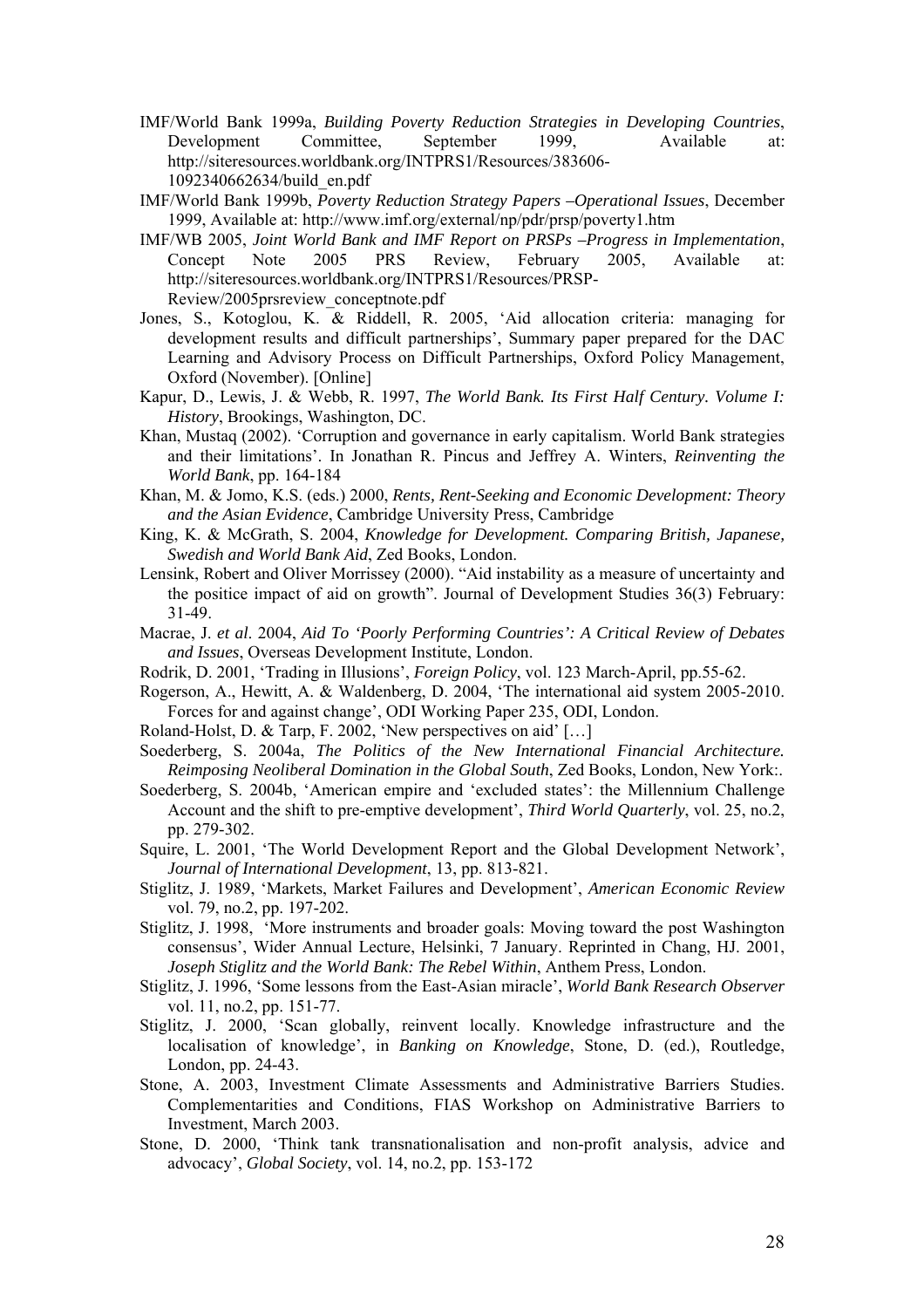- Stone, D. 2003, 'The "Knowledge Bank" and the Global Development Network', *Global Governance*, vol. 9, no. 1, pp. 43-61.
- Stone, D. & Johnson, E. 2000, 'The genesis of the GDN', in *Banking on Knowledge*, Stone, D. (ed.), Routledge, London, pp. 3-23
- UNCTAD 2002, *Economic Development in Africa. From Adjustment to Poverty Reduction: What is New?*, United Nations, New York and Geneva.
- Vaa, M. (2003), 'Urban research agendas, modes of financing research and considerations of quality'. *Forum for Development Studies* 30(1) 2003, pp. 108-119.
- Van Waeyenberge, E. 2006, 'From Washington to Post-Washington Consensus: Illusions of development', in *The New Development Economics. After the Washington Consensus*, Jomo, KS. & Fine, B. (eds.), Tulika Books, New Delhi
- Wade, R. 1990, *Governing the Market: Economic Theory and the Role of Government in East Asian Industrialisation*, Princeton University Press, Princeton.
- Wade, R. 2003, 'What strategies are viable for developing countries today? The World Trade Organisation and the shrinking of 'development space'', Working Paper 31, DESTIN, LSE, London.
- Weber, H. 2004, 'The Poverty Reduction Strategy Paper Initiative and the organisation of world politics: 'embedded liberalism' or 'new constitutionalism'?', paper presented at the "Research Bank on the World Bank" workshop on the World Bank April 2005 Budapest, [Online] Available at:

http://cps.ceu.hu/worldbankworkshop\_papers.php?cmssessid=T81c5c176e5e4c4272111b ef8daa06d3ea923b1e969f79055f4a23021f84b2e9

- Wolfensohn, J. 1996, 'People and Development', Annual Meetings Address, World Bank, Washington, D.C.
- Wolfensohn, J. 1999, 'A proposal for a Comprehensive Development Framework (A discussion draft)', Available at: http://www.worldbank.org/cdf/cdf.pdf
- Wolfensohn, J. & Bourguignon, F. 2004, Development and Poverty Reduction. Looking Back, Looking Ahead. Prepared for the 2004 Annual Meetings of the World Bank and IMF. October 2004. Washington, DC: World Bank. http://siteresources.worldbank.org/PRESIDENTSITE/Resources/jdw\_bourguignon\_englis h.pdf.
- World Bank, 1989, *Sub-Saharan Africa: From Crisis to Sustainable Growth.*, World Bank, Washington, DC.
- World Bank 1992c, *Governance and Development*, World Bank, Washington, DC.
- World Bank 1994a, *Adjustment in Africa: Reforms, Results and the Road Ahead*, World Bank, Washington, DC.
- World Bank 1994b, *Governance: the World Bank's Experience*, World Bank, Washington, DC.
- World Bank 1997c, *World Development Report*, *The State in a Changing World*, Oxford University Press for the World Bank, New York.
- World Bank 1998a, *Assessing Aid. What Works, What Doesn't and Why*, Oxford University Press for the World Bank, New York.
- World Bank 1998b, Country Policy and Institutional Assessment 1998. Assessment Questionnaire, ..
- World Bank 2000c, Country and Policy Institutional Assessment 2000. Assessment Questionnaire.
- World Bank 2001e, World Bank Group Strategic Framework. January 24 2001.
- World Bank 2001i, Review of the Performance-Based Allocation System, IDA10-12, Operations Evaluation Department, February 2001, http://wwwwds.worldbank.org/servlet/WDS\_IBank\_Servlet?pcont=details&eid=000011823\_200402 24115220
- World Bank 2001j, Country Policy and Institutional Assessment 2001. Assessment Questionnaire
- World Bank 2002j, World Bank Group Work in Low-Income Countries Under Stress: A Task Force Report. …